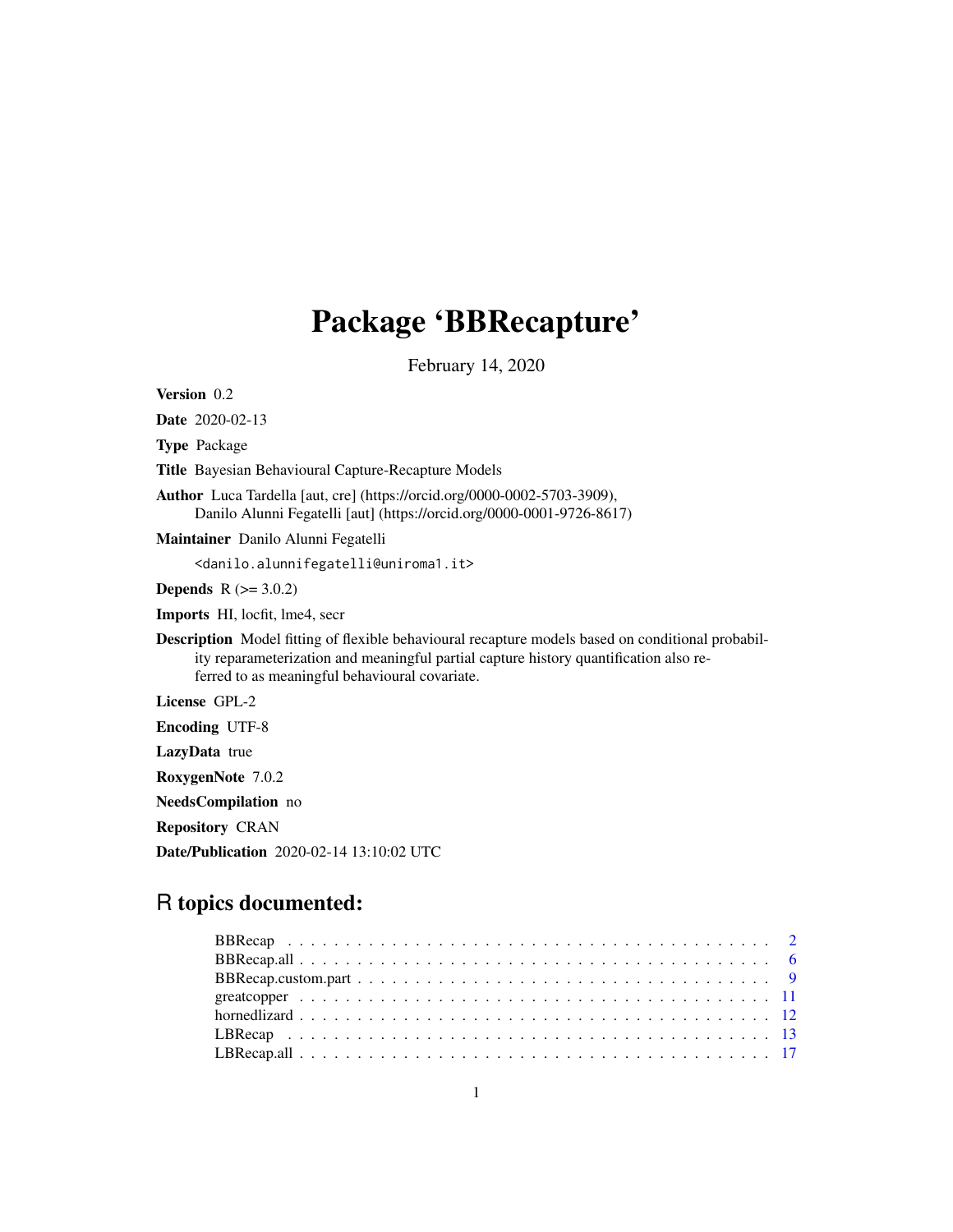#### <span id="page-1-0"></span>2 BBRecap and the state of the state of the state of the state of the BBRecap state of the BBRecap state of the state of the state of the state of the state of the state of the state of the state of the state of the state

<span id="page-1-1"></span>

| <b>BBRecap</b> | Bayesian inference for capture-recapture analysis with emphasis on |
|----------------|--------------------------------------------------------------------|
|                | behavioural effect modelling                                       |

# Description

Bayesian inference for a large class of discrete-time capture-recapture models under closed population with special emphasis on behavioural effect modelling including also the *meaningful behavioral covariate* approach proposed in Alunni Fegatelli (2013) [PhD thesis]. Many of the standard classical models such as  $M_0$ ,  $M_b$ ,  $M_{c_1}$ ,  $M_t$  or  $M_{bt}$  can be regarded as particular instances of the aforementioned approach. Other flexible alternatives can be fitted through a careful choice of a meaningful behavioural covariate and a possible partition of its admissible range.

# Usage

```
BBRecap (data,last.column.count=FALSE, neval = 1000, by.incr = 1,
mbc.function = c("standard","markov","counts","integer","counts.integer"),
mod = c("linear.logistic", "M0", "Mb", "Mc", "Mcb", "Mt", "Msubjective.cut",
        "Msubjective"), nsim = 5000, burnin = round(nsim/10),
        nsim.ML = 1000, burnin.ML = round(nsim.ML/10), num.t = 50,
     markov.ord=NULL, prior.N = c("Rissanen","Uniform","one.over.N","one.over.N2"),
     meaningful.mat.subjective = NULL, meaningful.mat.new.value.subjective = NULL,
        z.cut=NULL, output = c("base", "complete", "complete.ML"))
```
#### Arguments

data can be one of the following:

- 1. an  $M$  by  $t$  binary matrix/data.frame. In this case the input is interpreted as a matrix whose rows contain individual capture histories for all M observed units
- 2. a matrix/data.frame with  $(t + 1)$  columns. The first t columns contain binary entries corresponding to capture occurrences, while the last column contains non negative integers corresponding to frequencies. This format is allowed only when last.column.count is set to TRUE
- 3. a *t*-dimensional array or table representing the counts of the  $2<sup>t</sup>$  contingency table of binary outcomes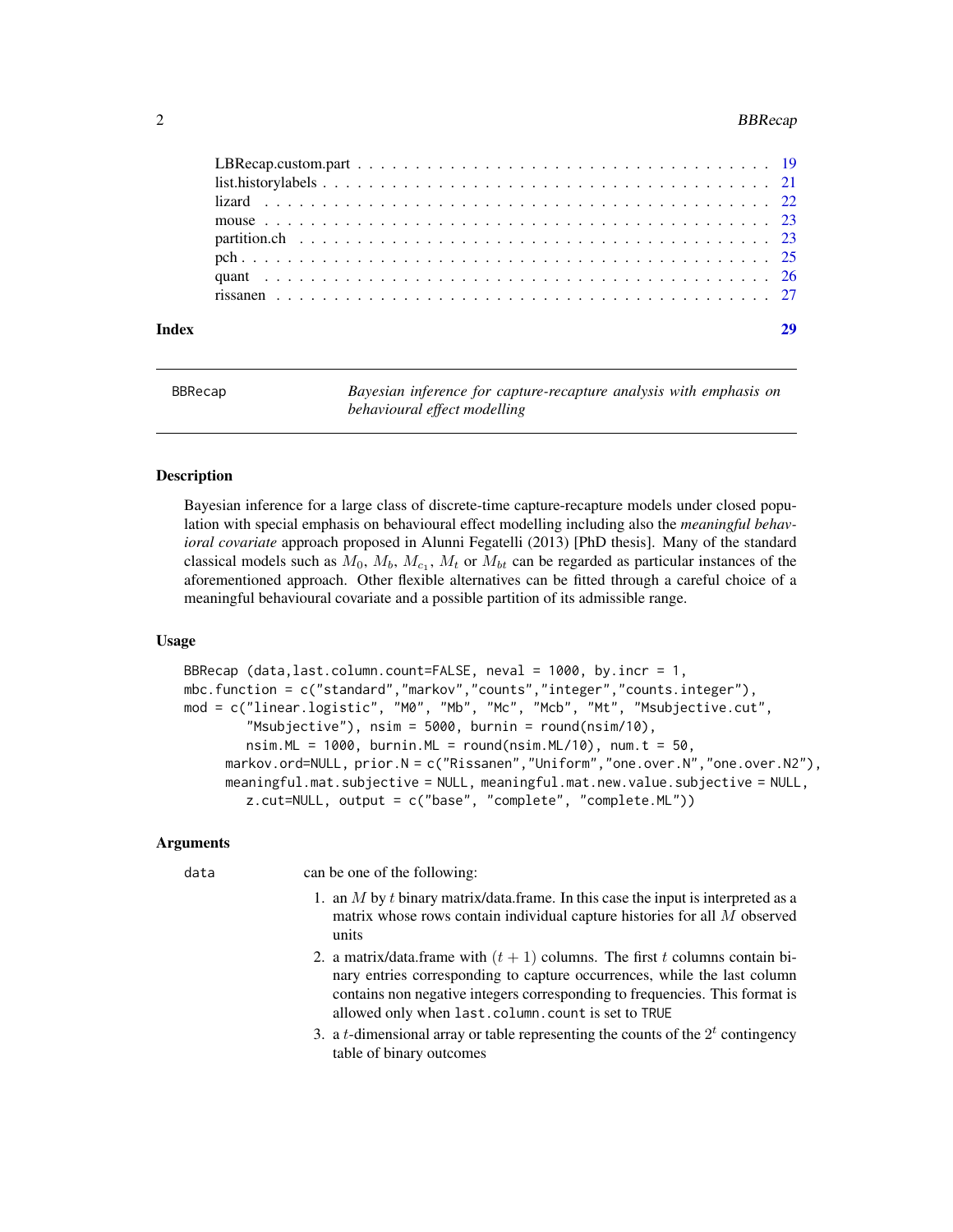$M$  is the number of units captured at least once and  $t$  is the number of capture occasions.

last.column.count

a logical. In the default case last.column.count=FALSE each row of the input argument data represents the complete capture history for each observed unit. When last.column.count is set to TRUE in each row the first  $t$  entries represent one of the observed complete capture histories and the last entry in the last column is the number of observed units with that capture history

- neval a positive integer. neval is the number of values of the population size  $N$  where the posterior is evaluated starting from  $M$ . The default value is neval=1000.
- by.incr a positive integer. nsim is the number of iterations for the Metropolis-within-Gibbs algorithm which allows the approximation of the posterior. It is considered only if mod is "linear.logistic" or "Msubjective". In the other cases closed form evaluation of the posterior is available up to a proportionality constant. The default value is nsim=10000.
- mbc.function a character string with possible entries (see Alunni Fegatelli (2013) for further details)
	- 1. "standard" meaningful behavioural covariate in [0,1] obtained through the normalized binary representation of integers relying upon partial capture history
	- 2. "markov" slight modification of "standard" providing consistency with arbitrary Markov order models when used in conjunction with the options "Msubjective" and z.cut.
	- 3. "counts" covariate in [0,1] obtained by normalizing the integer corresponding to the sum of binary entries i.e. the number of previous captures
	- 4. "integer" un-normalized integer corresponding to the binary entries of the partial capture history
	- 5. "counts.integer" un-normalized covariate obtained as the sum of binary entries i.e. the number of previous captures

mod a character. mod represents the behavioural model considered for the analysis. mod="linear.logistic" is the model proposed in Alunni Fegatelli (2013) based on the meaningful behavioural covariate. mod="M0" is the most basic model where no effect is considered and all capture probabilities are the same. mod="Mb" is the classical behavioural model where the capture probability varies only once when first capture occurs. Hence it represents an *enduring* effect to capture. mod="Mc" is the *ephemeral* behavioural Markovian model originally introduced in Yang and Chao (2005) and subsequently extended in Farcomeni (2011) and reviewed in Alunni Fegatelli and Tardella (2012) where capture probability depends only on the capture status (captured or uncaptured) in the previous k=markov.ord occasions. mod="Mcb" is an extension of Yang and Chao's model (2005); it considers both *ephemeral* and *enduring* effect to capture. mod="Mt" is the standard temporal effect with no behavioural effect. mod="Msubjective.cut" is an alternative behavioural model obtained through a specific cut on the meaningful behavioural covariate interpreted as memory effect. mod="Msubjective" is a customizable (subjective) behavioural model within the linear logistic model framework requiring the specification of the two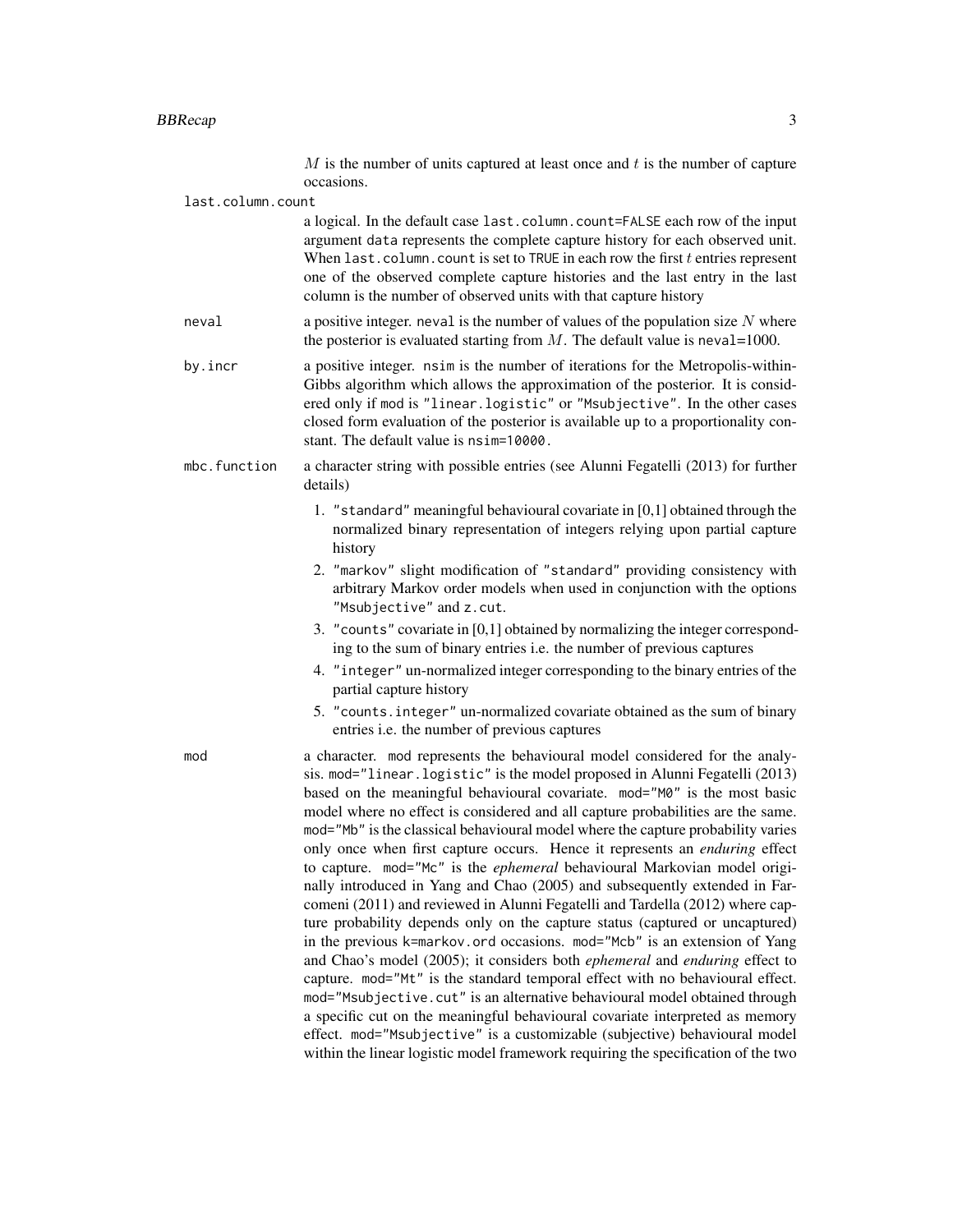|                           | additional arguments: the first one is meaningful.mat.subjective and con-<br>tains an $M$ by $t$ matrix of ad-hoc meaningful covariates depending on previous<br>capture history; the second one is meaningful.mat.new.value.subjective<br>and contains a vector of length $t$ corresponding to meaningful covariates for a<br>generic uncaptured unit. The default value for mod is "linear.logistic".                                                                                                         |
|---------------------------|-----------------------------------------------------------------------------------------------------------------------------------------------------------------------------------------------------------------------------------------------------------------------------------------------------------------------------------------------------------------------------------------------------------------------------------------------------------------------------------------------------------------|
| nsim                      | a positive integer. nsim is the number of iterations for the Metropolis-within-<br>Gibbs algorithm which allows the approximation of the posterior. It is consid-<br>ered only if mod is "linear.logistic" or "Msubjective". In the other cases<br>closed form evaluation of the posterior is available up to a proportionality con-<br>stant. The default value is nsim=10000.                                                                                                                                 |
| burnin                    | a positive integer. burnin is the initial number of MCMC samples discarded.<br>It is considered only if mod is "linear.logistic" or "Msubjective". The<br>default value for burnin is round(nsim/10).                                                                                                                                                                                                                                                                                                           |
| nsim.ML                   | a positive integer. Whenever MCMC is needed nsim. ML is the number of iter-<br>ations used in the marginal likelihood estimation procedure via power posterior<br>method of Friel and Pettit (2008)                                                                                                                                                                                                                                                                                                             |
| burnin.ML                 | a positive integer. Whenever MCMC is needed burnin. ML is the initial num-<br>ber of samples discarded for marginal likelihood estimation via power-posterior<br>approach. The default value is burnin. ML is round(nsim/10).                                                                                                                                                                                                                                                                                   |
| num.t                     | a positive integer. Whenever MCMC is needed num. t is the number of powers<br>used in the power posterior approximation method for the marginal likelihood<br>evaluation.                                                                                                                                                                                                                                                                                                                                       |
| markov.ord                | a positive integer. markov. ord is the order of Markovian model $M_c$ or $M_{cb}$ . It<br>is considered only if mod="Mc" or mod="Mcb".                                                                                                                                                                                                                                                                                                                                                                          |
| prior.N                   | a character. prior. N is the label for the prior distribution for $N$ . When prior. N<br>is set to "Rissanen" (default) the Rissanen prior is used as a prior on $N$ . This<br>distribution was first proposed in Rissanen 1983 as a universal prior on inte-<br>gers. prior. $N=$ "Uniform" stands for a prior on N proportional to a constant<br>value. prior. N="one. over. N" stands for a prior on N proportional to $1/N$ .<br>prior. N="one. over. N2" stands for a prior on N proportional to $1/N^2$ . |
| meaningful.mat.subjective | M x t matrix containing numerical covariates to be used for a customized logistic                                                                                                                                                                                                                                                                                                                                                                                                                               |
|                           | model approach<br>meaningful.mat.new.value.subjective                                                                                                                                                                                                                                                                                                                                                                                                                                                           |
|                           | 1 x t numerical vector corresponding to auxiliary covariate to be considered for<br>unobserved unit                                                                                                                                                                                                                                                                                                                                                                                                             |
| z.cut                     | numeric vector. z. cut is a vector containing the cut point for the memory effect<br>covariate. It is considered only if mod="Msubjective.cut"                                                                                                                                                                                                                                                                                                                                                                  |
| output                    | a character. output selects the kind of output from a very basic summary info<br>on the posterior output (point and interval estimates for the unknown $N$ ) to more<br>complete details including MCMC simulations for all parameters in the model<br>when appropriate.                                                                                                                                                                                                                                        |
|                           |                                                                                                                                                                                                                                                                                                                                                                                                                                                                                                                 |

# Details

Independent uniform distributions are considered as default prior for the nuisance parameters. If model="linear.logistic" or model="Msubjective" and output="complete.ML" the marginal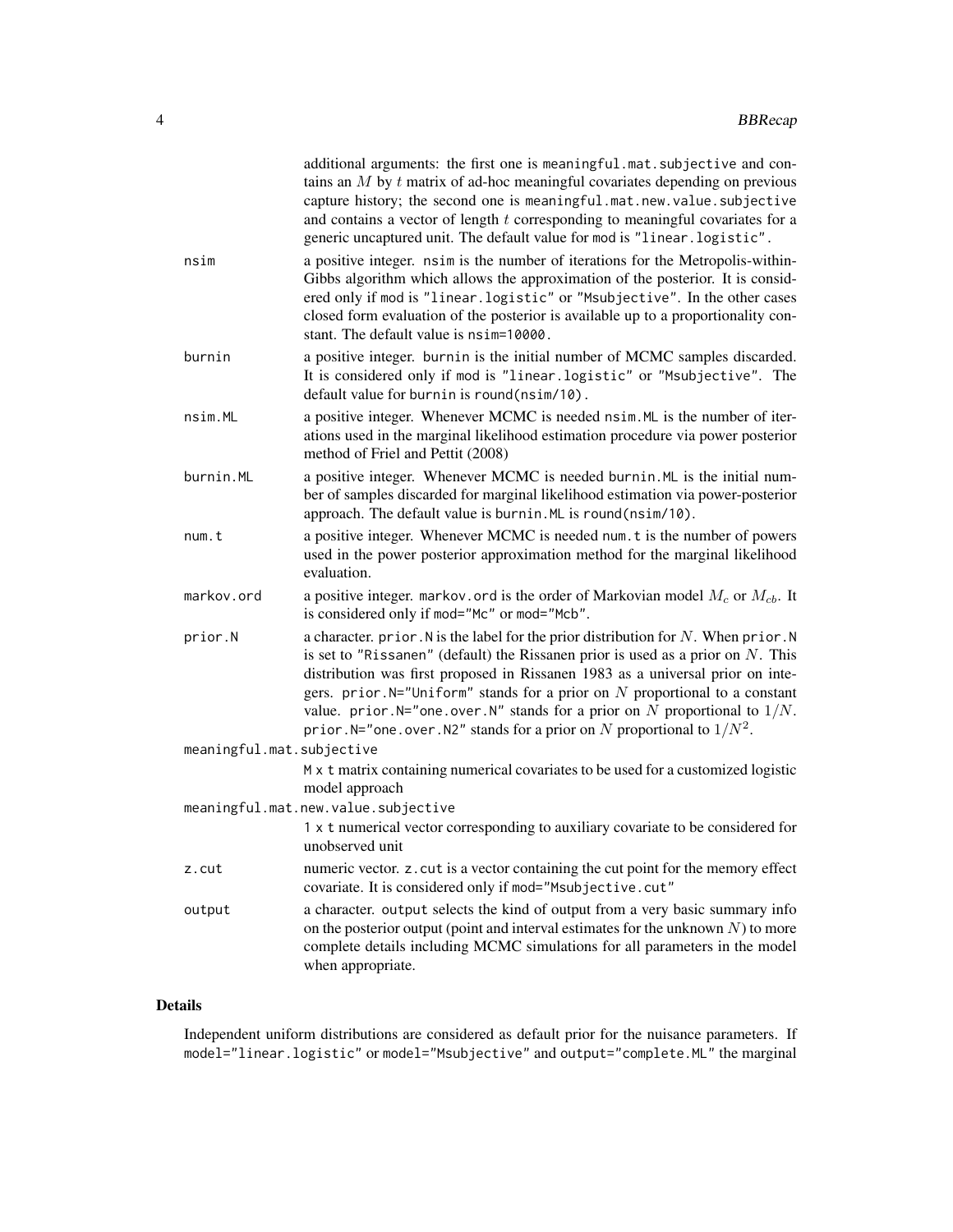#### BBRecap 55

likelihood estimation is performed through the *power posteriors method* suggested in Friel and Pettit (2008). In that case the BBRecap procedure is computing intensive for high values of neval and nsim.

# Value

| Model                   | model considered                                                                                                                                                         |
|-------------------------|--------------------------------------------------------------------------------------------------------------------------------------------------------------------------|
| Prior                   | prior distribution for $N$                                                                                                                                               |
| N.hat.mean              | posterior mean for $N$                                                                                                                                                   |
| N.hat.median            | posterior median for $N$                                                                                                                                                 |
| N.hat.mode              | posterior mode for $N$                                                                                                                                                   |
| N.hat.RMSE              | minimizer of a specific loss function connected with the Relative Mean Square<br>Error                                                                                   |
| HPD.N                   | $95\%$ highest posterior density interval estimate for N                                                                                                                 |
| log.marginal.likelihood |                                                                                                                                                                          |
|                         | log marginal likelihood                                                                                                                                                  |
| N.range                 | values of N considered                                                                                                                                                   |
| posterior.N             | values of the posterior distribution for each N considered                                                                                                               |
| z.matrix                | meaningful behavioural covariate matrix for the observed data                                                                                                            |
| vec.cut                 | cut point used to set up meaningful partitions the set of the partial capture histo-<br>ries according to the value of the value of the meaningful behavioural covariate |
| N. vec                  | simulated values from the posterior marginal distribution of N                                                                                                           |
| mean.a0                 | posterior mean of the parameter a0                                                                                                                                       |
| hpd.a0                  | highest posterior density interval estimate of the parameter a0                                                                                                          |
| a0.vec                  | simulated values from the posterior marginal distribution of a0                                                                                                          |
| mean.a1                 | posterior mean of the parameter al                                                                                                                                       |
| hpd.a1                  | highest posterior density interval estimate of the parameter all                                                                                                         |
| a1.vec                  | simulated values from the posterior marginal distribution of all                                                                                                         |

# Author(s)

Danilo Alunni Fegatelli and Luca Tardella

# References

Otis D. L., Burnham K. P., White G. C, Anderson D. R. (1978) Statistical Inference From Capture Data on Closed Animal Populations, Wildlife Monographs.

Yang H.C., Chao A. (2005) Modeling animals behavioral response by Markov chain models for capture-recapture experiments, Biometrics 61(4), 1010-1017

N. Friel and A. N. Pettitt. Marginal likelihood estimation via power posteriors. Journal of the Royal Statistical Society: Series B (Statistical Methodology), 70(3):589, 607–2008

Farcomeni A. (2011) Recapture models under equality constraints for the conditional capture probabilities. Biometrika 98(1):237–242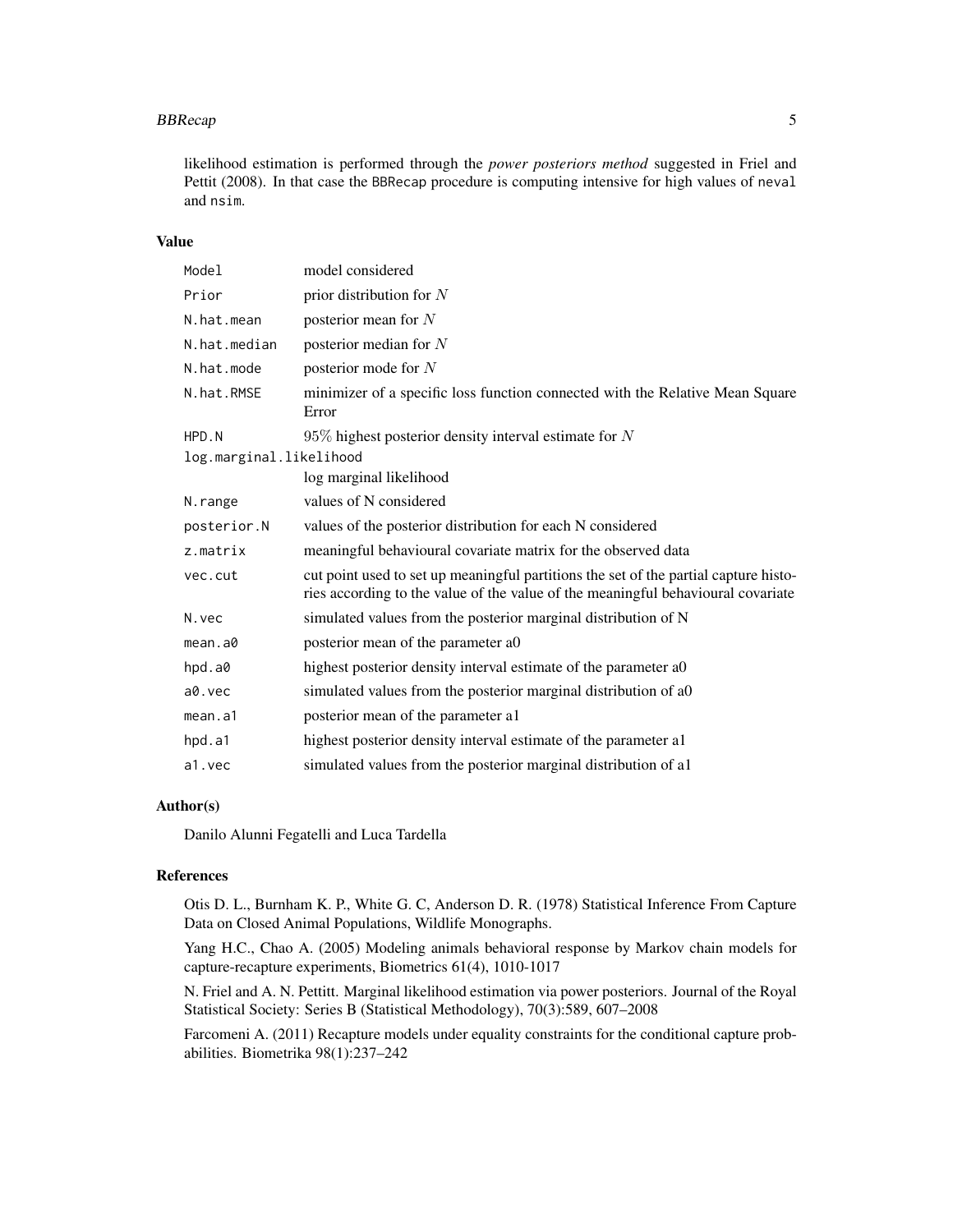<span id="page-5-0"></span>Alunni Fegatelli, D. and Tardella, L. (2012) Improved inference on capture recapture models with behavioural effects. Statistical Methods & Applications Applications Volume 22, Issue 1, pp 45-66 10.1007/s10260-012-0221-4

Alunni Fegatelli D. (2013) New methods for capture-recapture modelling with behavioural response and individual heterogeneity. http://hdl.handle.net/11573/918752

#### See Also

[BBRecap.custom.part](#page-8-1), [LBRecap](#page-12-1)

# Examples

```
## Not run:
data(greatcopper)
mod.Mb=BBRecap(greatcopper,mod="Mb")
str(mod.Mb)
## End(Not run)
```
<span id="page-5-1"></span>

| BBRecap.all | Comparative Bayesian analysis of alternative flexible behavioural and |
|-------------|-----------------------------------------------------------------------|
|             | time effect models                                                    |

#### Description

Comparative point and interval estimates for the population size  $N$  obtained fitting many alternative behavioural and time effect capture-recapture models. Log marginal likelihood is reported for each alternative model.

# Usage

```
BBRecap.all(data, last.column.count=FALSE, neval=1000, by.incr=1,nsim=10000,
burnin=round(nsim/10),nsim.ML=500,burnin.ML=round(nsim.ML/10), num.t = 50,
prior.N = c("Rissanen","Uniform","one.over.N","one.over.N2"),
which.mod=c("all","standard"), sort=c("default","log.ML"))
```
# Arguments

data can be one of the following:

1. an  $M$  by  $t$  binary matrix/data.frame. In this case the input is interpreted as a matrix whose rows contain individual capture histories for all M observed units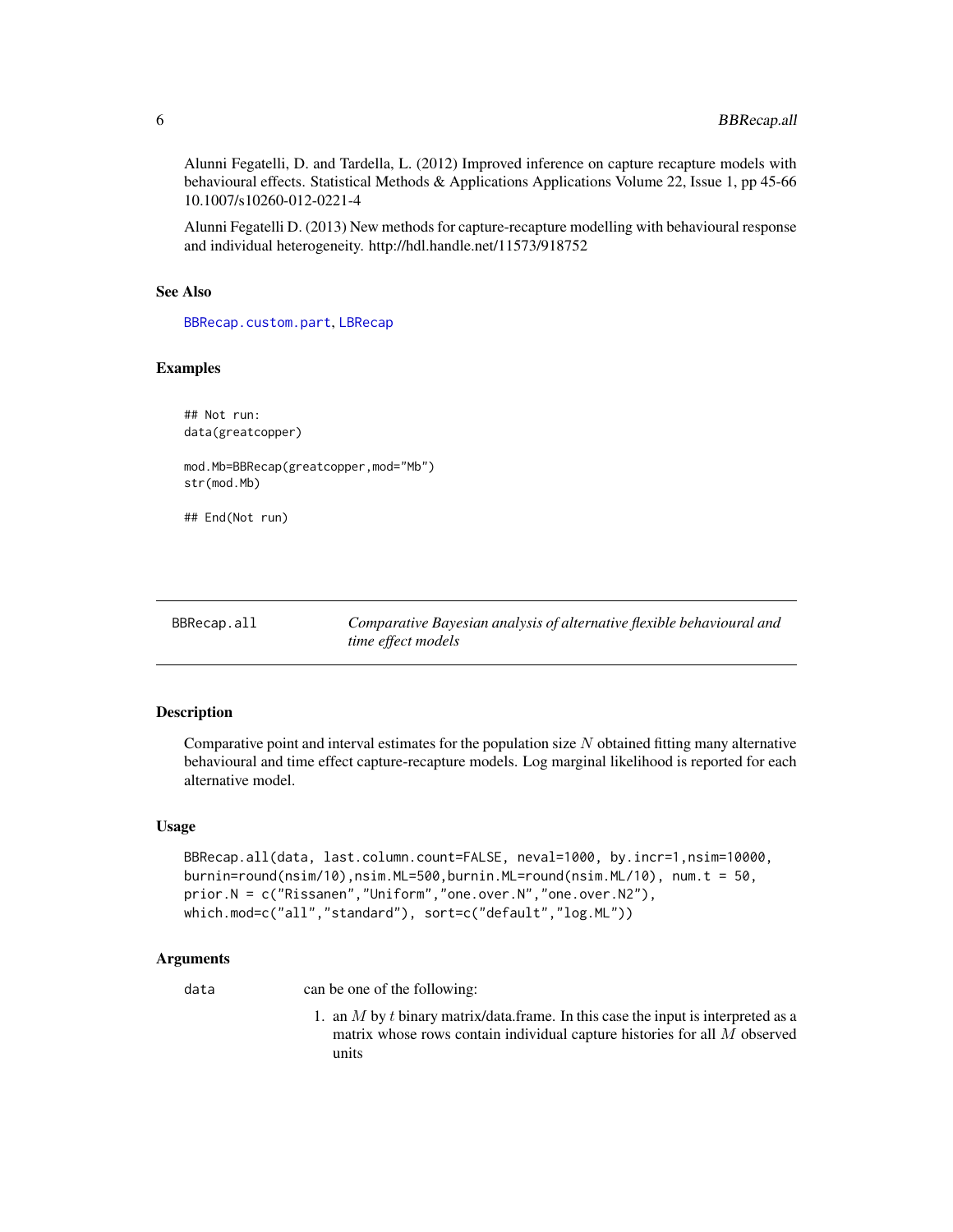- 2. a matrix/data.frame with  $(t + 1)$  columns. The first t columns contain binary entries corresponding to capture occurrences, while the last column contains non negative integers corresponding to frequencies. This format is allowed only when last.column.count is set to TRUE
	- 3. a *t*-dimensional array or table representing the counts of the  $2<sup>t</sup>$  contingency table of binary outcomes

 $M$  is the number of units captured at least once and  $t$  is the number of capture occasions.

#### last.column.count

a logical. In the default case last.column.count=FALSE each row of the input argument data represents the complete capture history for each observed unit. When last.column.count is set to TRUE in each row the first  $t$  entries represent one of the observed complete capture histories and the last entry in the last column is the number of observed units with that capture history

- neval a positive integer. neval is the number of values of the population size  $N$  where the posterior is evaluated starting from  $M$ . The default value is neval=1000.
- by.incr a positive integer. nsim is the number of iterations for the Metropolis-within-Gibbs algorithm which allows the approximation of the posterior. It is considered only if mod is "linear.logistic" or "Msubjective". In the other cases closed form evaluation of the posterior is available up to a proportionality constant. The default value is nsim=10000.
- nsim a positive integer. nsim is the number of iterations for the Metropolis-within-Gibbs algorithm which allows the approximation of the posterior. It is considered only if mod is "linear.logistic" or "Msubjective". In the other cases closed form evaluation of the posterior is available up to a proportionality constant. The default value is nsim=10000.
- burnin a positive integer. burnin is the initial number of MCMC samples discarded. It is considered only if mod is "linear.logistic" or "Msubjective". The default value for burnin is round(nsim/10).
- nsim.ML a positive integer. Whenever MCMC is needed nsim.ML is the number of iterations used in the marginal likelihood estimation procedure via power posterior method of Friel and Pettit (2008)
- burnin.ML a positive integer. Whenever MCMC is needed burnin.ML is the initial number of samples discarded for marginal likelihood estimation via power-posterior approach. The default value is burnin.ML is round(nsim/10).
- num. t a positive integer. Whenever MCMC is needed num. t is the number of powers used in the power posterior approximation method for the marginal likelihood evaluation.
- prior. $N$  a character. prior. N is the label for the prior distribution for N. When prior. N is set to "Rissanen" (default) the Rissanen prior is used as a prior on  $N$ . This distribution was first proposed in Rissanen 1983 as a universal prior on integers. prior.  $N=$ "Uniform" stands for a prior on N proportional to a constant value. prior. N="one.over. N" stands for a prior on N proportional to  $1/N$ . prior. N="one.over.N2" stands for a prior on  $N$  proportional to  $1/N^2$ .
- which.mod a character. which.mod selects which models are fitted and compared. In the default setting which.mod="all" all alternative models are fitted including new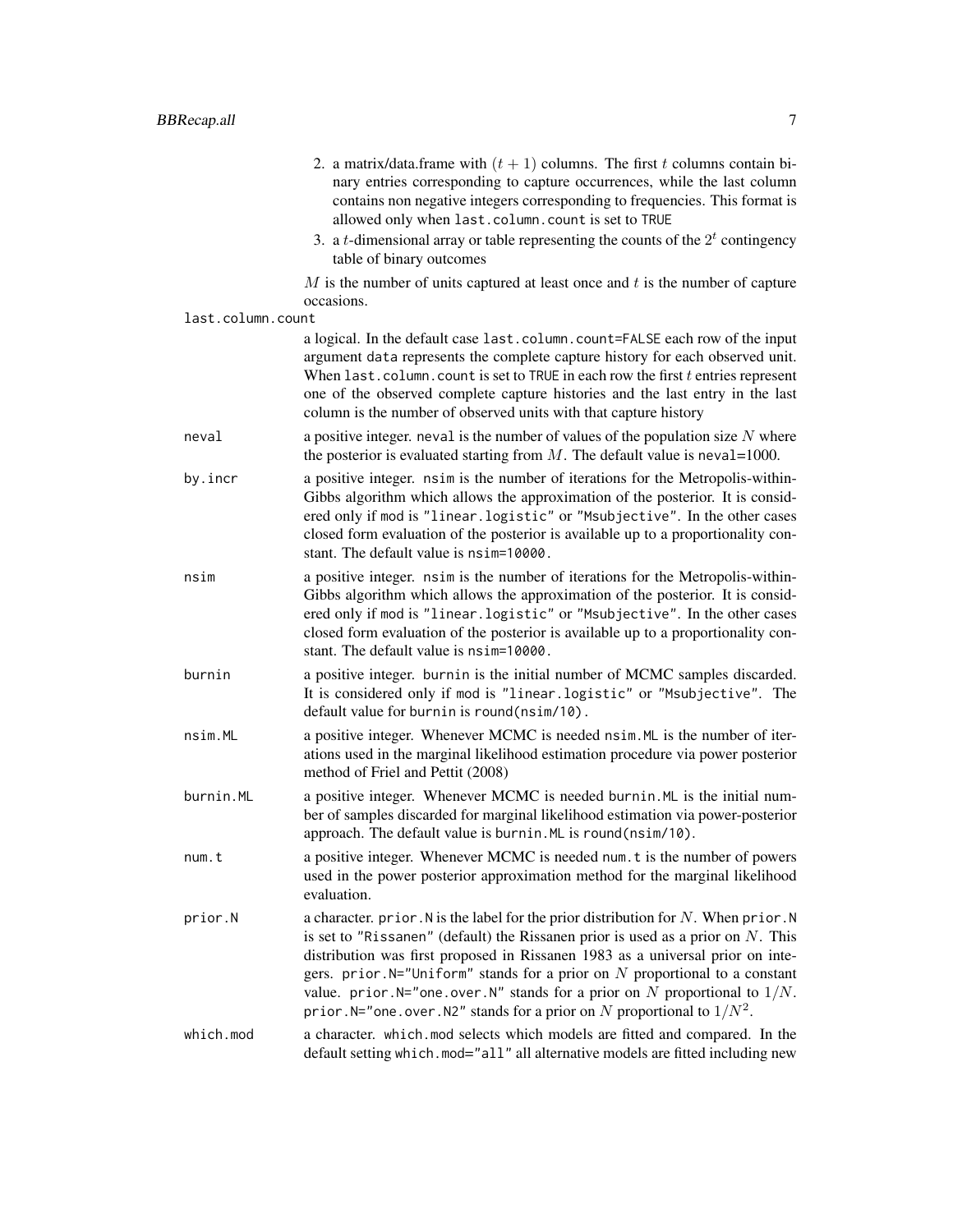<span id="page-7-0"></span>behavioural models based on alternative meaningful covariates (see Details). When which.mod="standard" the function only fits classical behavioural models with either enduring effects as in  $M_b$ ,  $M_{c1b}$ ,  $M_{c2b}$  or ephemeral effects as in purely Markovian  $M_{c_1}$  and  $M_{c_2}$ 

sort character. sort selects the order of models.

#### Details

The available models are:  $M_0$ ,  $M_b$ ,  $M_t$ ,  $M_{c_1}$ ,  $M_{c_1}$ ,  $M_{c_2}$ ,  $M_{c_2}$ ,  $M_{mc}$ ,  $M_{mc_{int}}$ ,  $M_{mc_{count}}$  and  $M_{m_{ccount.int}}$ . This function BBRecap. all can be computing intensive for high values of neval and nsim.

#### Value

A data.frame with one row corresponding to each model and the following columns:

A dataframe with one row corresponding to each model and the following columns:

model: model considered

npar: number of parameters

log.marginal.likelihood: log marginal likelihood

Nhat: estimate of population size

Ninf: lower 95% highest posterior density interval

Nsup: upper 95% highest posterior density interval

#### Author(s)

Danilo Alunni Fegatelli and Luca Tardella

# References

Otis D. L., Burnham K. P., White G. C, Anderson D. R. (1978) Statistical Inference From Capture Data on Closed Animal Populations, Wildlife Monographs.

Yang H.C., Chao A. (2005) Modeling animals behavioral response by Markov chain models for capture-recapture experiments, Biometrics 61(4), 1010-1017

N. Friel and A. N. Pettitt. Marginal likelihood estimation via power posteriors. Journal of the Royal Statistical Society: Series B (Statistical Methodology), 70(3):589, 607–2008

Farcomeni A. (2011) Recapture models under equality constraints for the conditional capture probabilities. Biometrika 98(1):237–242

Alunni Fegatelli, D. and Tardella, L. (2012) Improved inference on capture recapture models with behavioural effects. Statistical Methods & Applications Applications Volume 22, Issue 1, pp 45-66 10.1007/s10260-012-0221-4

Alunni Fegatelli D. (2013) New methods for capture-recapture modelling with behavioural response and individual heterogeneity. http://hdl.handle.net/11573/918752

### See Also

[BBRecap](#page-1-1)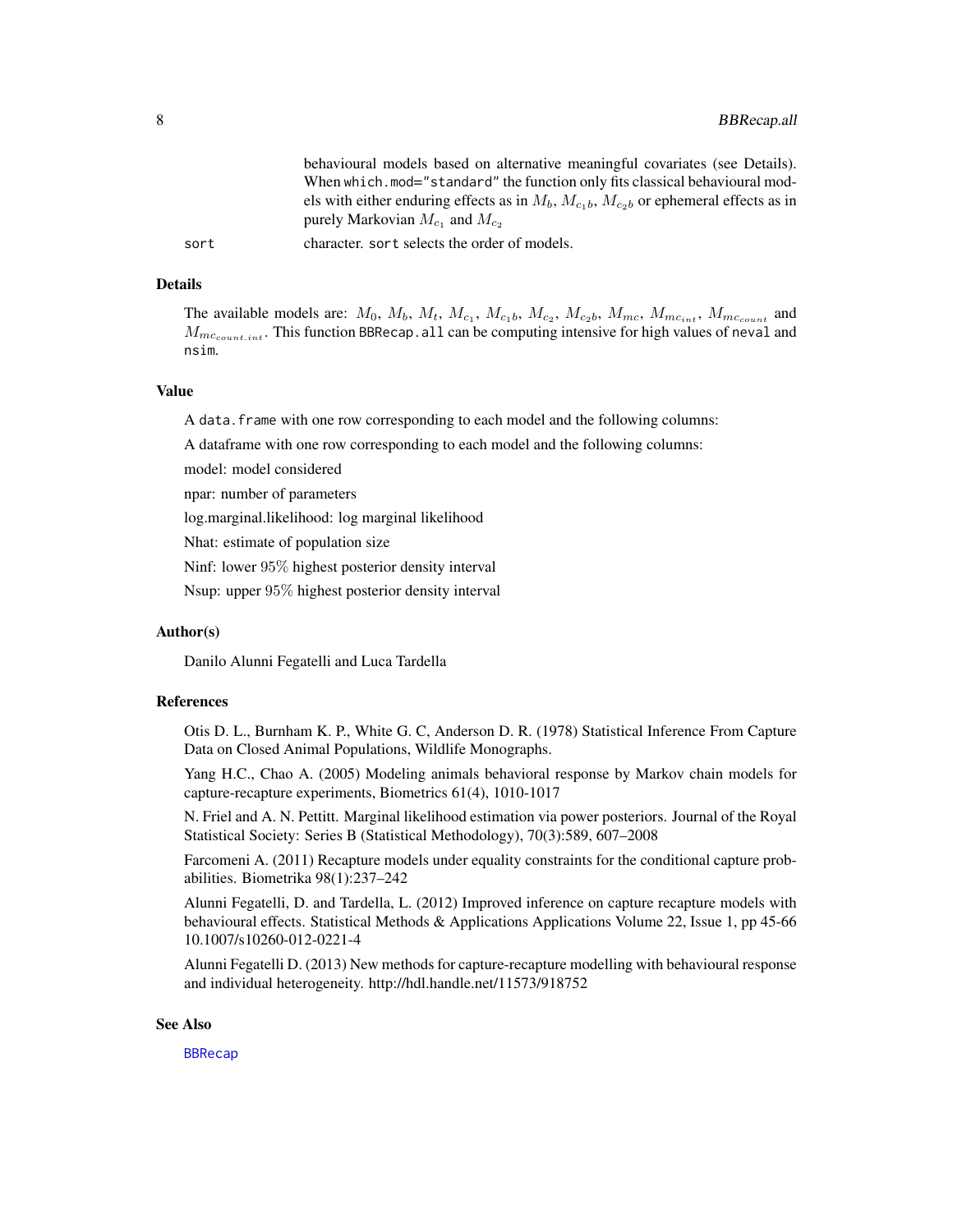# <span id="page-8-0"></span>BBRecap.custom.part 9

# Examples

## Not run: data(hornedlizard) BBRecap.all(hornedlizard,neval=200)

## End(Not run)

<span id="page-8-1"></span>BBRecap.custom.part *Bayesian inference for behavioural effect models based on a partition of the set of all partial capture histories*

# Description

Bayesian inference for a general model framework based on the capture probabilities conditioned on each possible partial capture history. As suggested in Alunni Fegatelli and Tardella (2012) the conditional approach originally proposed in Farcomeni (2011) [saturated reparameterization] is reviewed in terms of partitions into equivalence classes of conditional probabilities. In this function the user can directly provide the model as a partition.

#### Usage

BBRecap.custom.part (data,last.column.count=FALSE, partition, neval = 1000, by.incr = 1, prior.N = c("Rissanen", "Uniform", "one.over.N", "one.over.N2"), output = c("base", "complete"))

# Arguments

data can be one of the following: 1. an  $M$  by  $t$  binary matrix/data.frame. In this case the input is interpreted as a matrix whose rows contain individual capture histories for all M observed units 2. a matrix/data.frame with  $(t + 1)$  columns. The first t columns contain binary entries corresponding to capture occurrences, while the last column contains non negative integers corresponding to frequencies. This format is allowed only when last.column.count is set to TRUE 3. a *t*-dimensional array or table representing the counts of the  $2<sup>t</sup>$  contingency table of binary outcomes  $M$  is the number of units captured at least once and  $t$  is the number of capture occasions. last.column.count a logical. In the default case last.column.count=FALSE each row of the input argument data represents the complete capture history for each observed unit. When last.column.count is set to TRUE in each row the first  $t$  entries represent one of the observed complete capture histories and the last entry in the last column is the number of observed units with that capture history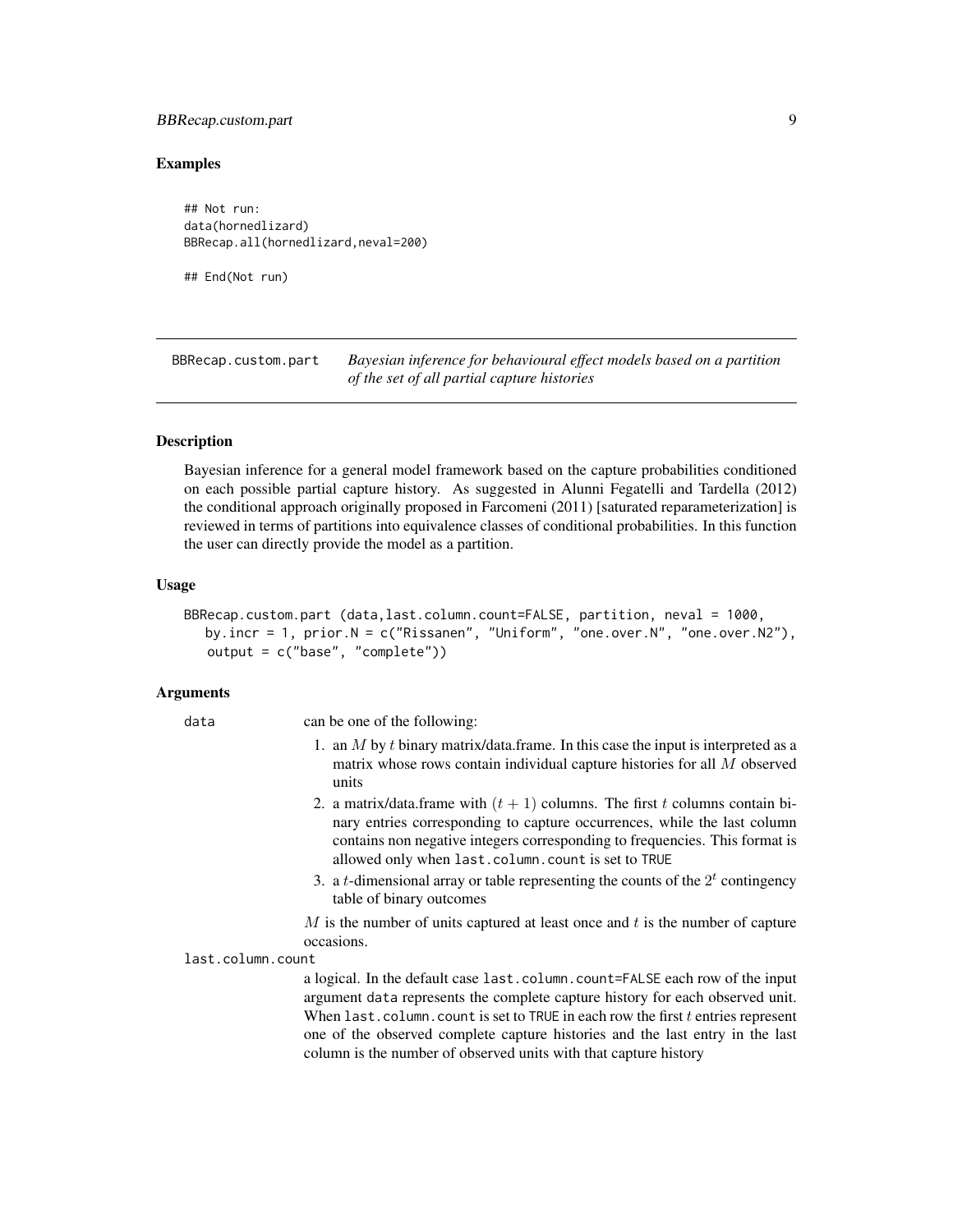| partition | list. partition represents a partition of the set of all partial capture histories.                                                                                                                                                                                                                                                                                                                                                                                                                              |
|-----------|------------------------------------------------------------------------------------------------------------------------------------------------------------------------------------------------------------------------------------------------------------------------------------------------------------------------------------------------------------------------------------------------------------------------------------------------------------------------------------------------------------------|
| neval     | a positive integer, neval is the number of values of the population size $N$ where<br>the posterior is evaluated starting from $M$ . The default value is neval=1000.                                                                                                                                                                                                                                                                                                                                            |
| by.incr   | a positive integer. by incr represents the increment on the sequence of pos-<br>sible population sizes $N$ where the posterior is evaluated. The default value is<br>by . incr=1. The use of by . incr>1 is discouraged unless the range of $N$ values<br>of interest is very large                                                                                                                                                                                                                              |
| prior.N   | a character. prior. N is the label for the prior distribution for N. When prior. N<br>is set to "Rissanen" (default) the Rissanen prior is used as a prior on $N$ . This<br>distribution was first proposed in Rissanen 1983 as a universal prior on inte-<br>gers. prior. $N=$ "Uniform" stands for a prior on N proportional to a constant<br>value. prior. $N =$ "one. over. N" stands for a prior on N proportional to $1/N$ .<br>prior. N="one. over. N2" stands for a prior on N proportional to $1/N^2$ . |
| output    | a character. output selects the kind of output from a very basic summary info<br>on the posterior output (point and interval estimates for the unknown $N$ ) to more<br>complete details                                                                                                                                                                                                                                                                                                                         |

# Details

Uniform prior distribution is considered for the nuisance parameters.

# Value

| Prior                   | prior distribution for N.                                                               |  |
|-------------------------|-----------------------------------------------------------------------------------------|--|
| N.hat.mean              | posterior mean for $N$                                                                  |  |
| N.hat.median            | posterior median for $N$                                                                |  |
| N.hat.mode              | posterior mode for $N$                                                                  |  |
| N.hat.RMSE              | minimizer of a specific loss function connected with the Relative Mean Square<br>Error. |  |
| HPD.N                   | $95\%$ highest posterior density interval estimate for N.                               |  |
| log.marginal.likelihood |                                                                                         |  |
|                         | log marginal likelihood.                                                                |  |
| N.range                 | values of N considered.                                                                 |  |
| posterior.N             | values of the posterior distribution for each N considered                              |  |
| partition               | partition of the set H                                                                  |  |

# Author(s)

Danilo Alunni Fegatelli and Luca Tardella

# References

Farcomeni A. (2011) Recapture models under equality constraints for the conditional capture probabilities. Biometrika 98(1):237–242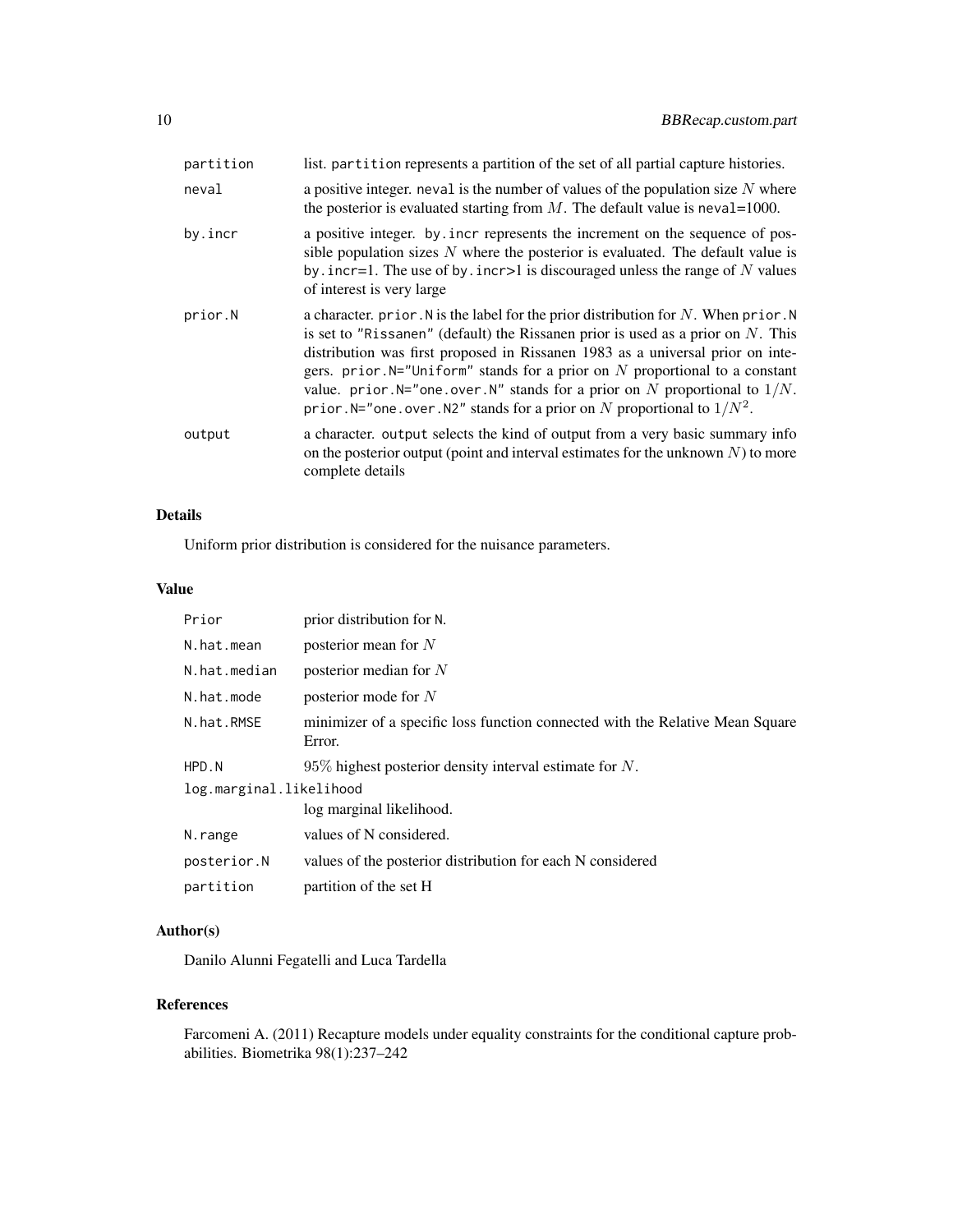# <span id="page-10-0"></span>greatcopper 11

Alunni Fegatelli, D. and Tardella, L. (2012) Improved inference on capture recapture models with behavioural effects. Statistical Methods & Applications Applications Volume 22, Issue 1, pp 45-66 10.1007/s10260-012-0221-4

Alunni Fegatelli D. (2013) New methods for capture-recapture modelling with behavioural response and individual heterogeneity. http://hdl.handle.net/11573/918752

#### See Also

[partition.ch](#page-22-1), [LBRecap.custom.part](#page-18-1), [BBRecap](#page-1-1)

#### Examples

```
data(greatcopper)
partition.Mc1=partition.ch(quant.binary,t=ncol(greatcopper),breaks=c(0,0.5,1))
mod.Mc1=BBRecap.custom.part(greatcopper,partition=partition.Mc1)
str(mod.Mc1)
```
greatcopper *Great-Copper butterfly data*

#### Description

Great Copper butterflies in Willamette Valley of Oregon. Once presumed to be extinct from western Oregon since 1970 (R. A. Pyle, 2002, Butterflies of Cascadia, Seattle Audubon Society), the great copper (Lycaena xanthoides Lycaenidae), was rediscovered in several wetland prairie remnants in the summer of 2004 (see Severns and Villegas 2005 for an account). Until this rediscovery, the habitat and host plants were unknown for western Oregon populations, and the great copper was conspicuously sparse in collections, with a total of twelve specimens captured between 1896 and 1970. A current estimate of the extant populations is alarmingly low, about 100 individuals across three subpopulations in the Willamette Valley. The great copper occurs in much larger numbers through much of California. [http://people.oregonstate.edu/~wilsomar/Persp\\_GrtCop.htm](http://people.oregonstate.edu/~wilsomar/Persp_GrtCop.htm)

# Usage

```
data(greatcopper)
```
# Format

A matrix with 45 rows (observed butterflies) and 8 columns (capture occasions)

### Details

This dataset has been first analyzed in Ramsey F, Severns P (2010) and later re-analyzed in Farcomeni (2011) and Alunni Fegatelli and Tardella (2012)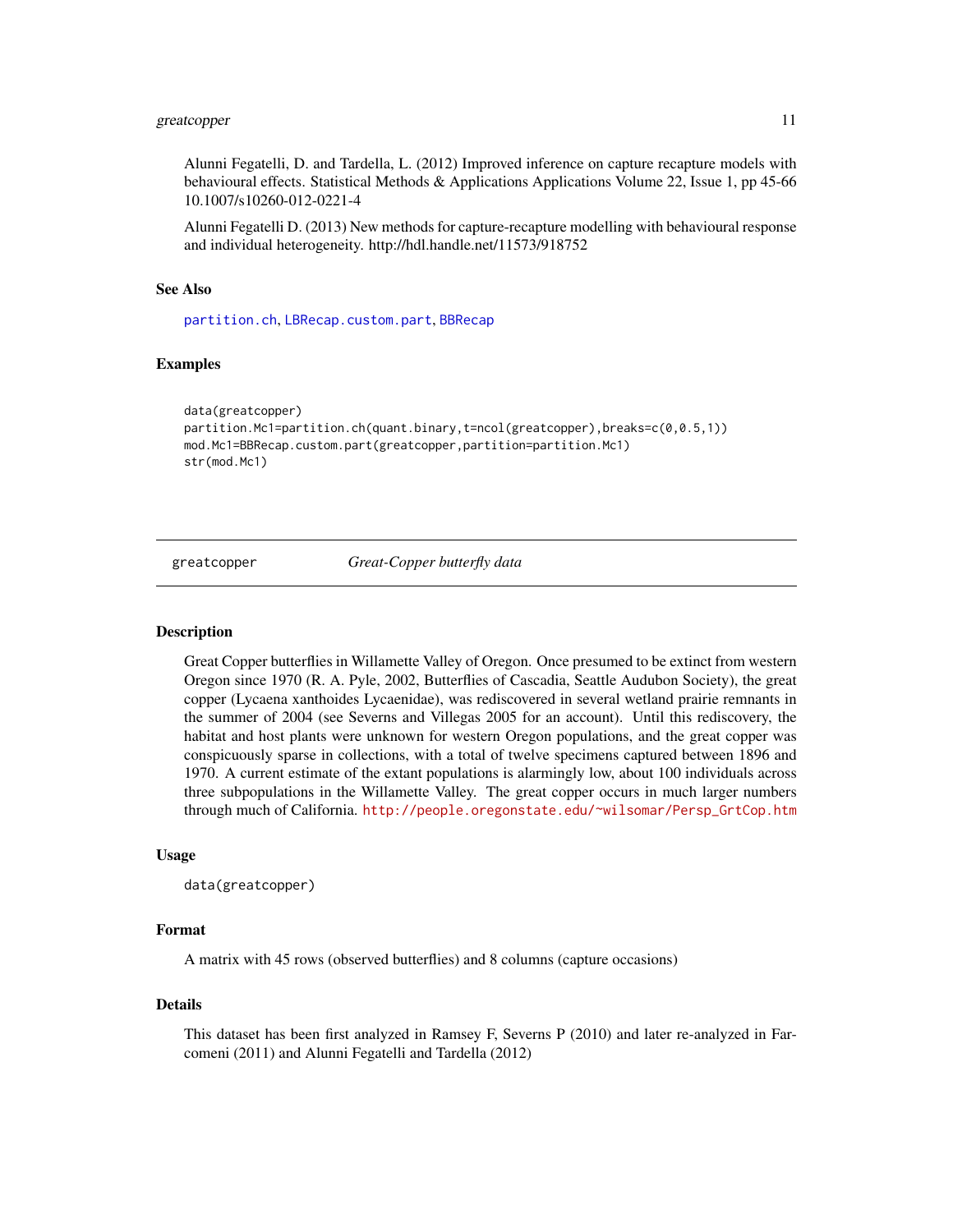#### <span id="page-11-0"></span>Source

Ramsey F, Severns P (2010) Persistence models for mark-recapture. Environmental and Ecological Statistics 17(1):97–109

#### References

Severns, P.M. and Villegas, S. (2005) Butterflies Hanging on to Existence in the Willamette Valley: A Relict Population of the Great Copper (Lycaena xanthoides Boisduval), Northwest Science, Vol. 79, No. 1, 77–80.

Severns, P.M. and Villegas, S. (2006) Conserving a wetland butterfly: quantifying early lifestage survival through seasonal flooding, adult nectar, and habitat preference, Journal of Insect Conservation 10 (4), 361-370

Ramsey F, Severns P (2010) Persistence models for mark-recapture. Environmental and Ecological Statistics 17(1):97–109

Farcomeni A. (2011) Recapture models under equality constraints for the conditional capture probabilities. Biometrika 98(1):237–242

Alunni Fegatelli, D. and Tardella, L. (2012) Improved inference on capture recapture models with behavioural effects. Statistical Methods & Applications Volume 22, Issue 1, pp 45-66 10.1007/s10260- 012-0221-4

# Examples

data(greatcopper) str(greatcopper)

hornedlizard *Flat-tailed Horned Lizard Dataset*

#### **Description**

Data from multiple searches for flat-tailed horned lizards (*Phrynosoma mcalli*) on a plot in Arizona, USA.

# Usage

data(hornedlizard)

#### Format

A matrix with 68 rows (observed lizards) and 14 columns (capture occasions)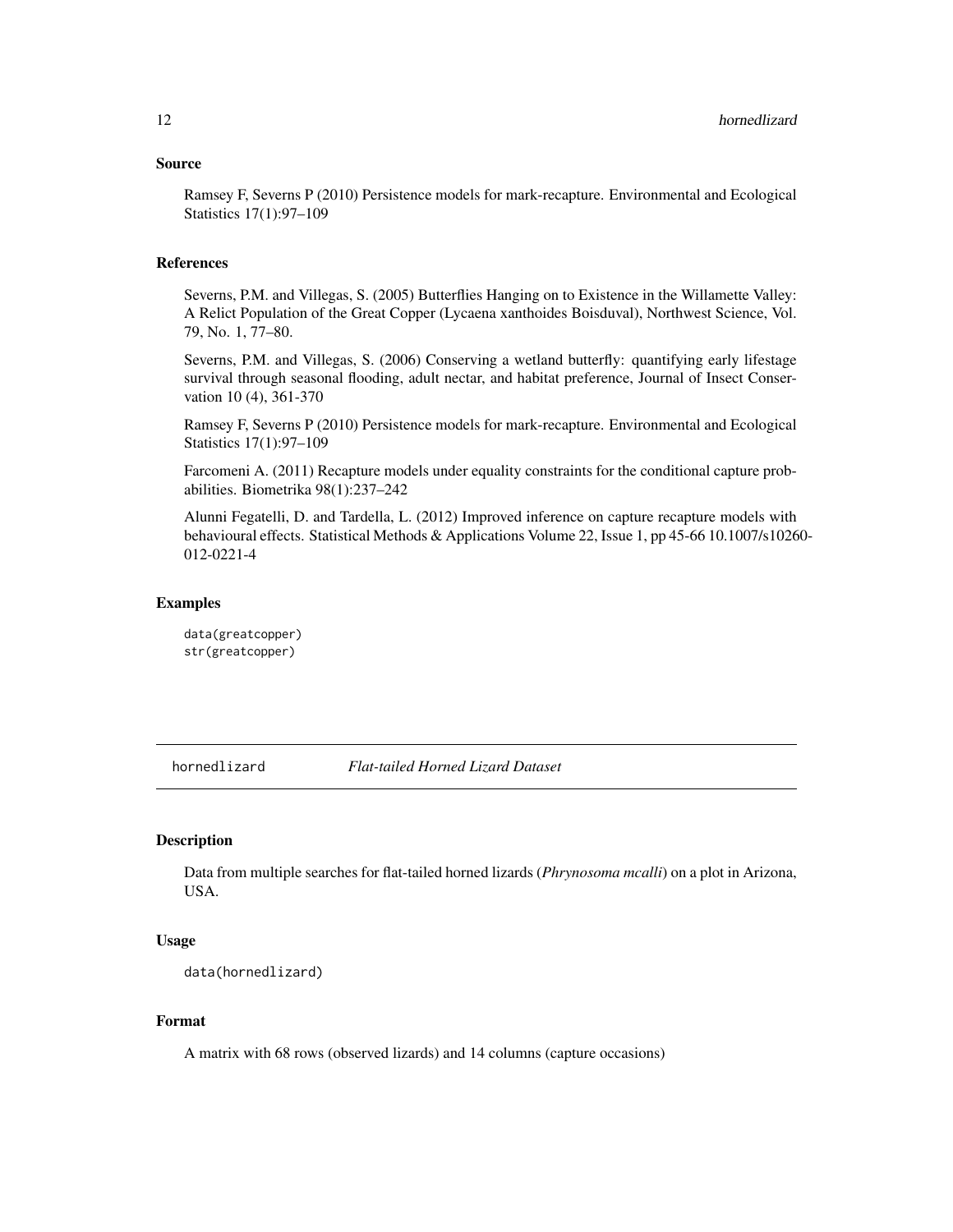#### <span id="page-12-0"></span>LBRecap 23

# Details

The flat-tailed horned lizard (*Phrynosoma mcalli*) is a desert lizard found in parts of southwestern Arizona, southeastern California and northern Mexico. There is considerable concern about its conservation status. The species is cryptically colored and has the habit of burying under the sand when approached, making it difficult or impossible to obtain a complete count (Grant and Doherty 2007).

A total of 68 individuals were captured 134 times. Exactly half of the individuals were recaptured exactly only once. This dataset is also includedin the secr package.

# Source

Royle, J. A. and Young, K. V. (2008)

# References

Grant, T. J. and Doherty, P. F. (2007) Monitoring of the flat-tailed horned lizard with methods incorporating detection probability. *Journal of Wildlife Management* 71, 1050–1056

Royle, J. A. and Young, K. V. (2008) A hierarchical model for spatial capture–recapture data. Ecology 89, 2281–2289.

#### Examples

data(hornedlizard) str(hornedlizard)

<span id="page-12-1"></span>LBRecap *Unconditional (complete) likelihood inference for capture-recapture analysis with emphasis on behavioural effect modelling*

# Description

Unconditional (complete) likelihood inference for a large class of discrete-time capture-recapture models under closed population with special emphasis on behavioural effect modelling including also the *meaningful behavioral covariate* approach proposed in Alunni Fegatelli (2013) [PhD thesis]. Many of the standard classical models such as  $M_0$ ,  $M_b$ ,  $M_{c_1}$ ,  $M_t$  or  $M_{bt}$  can be regarded as particular instances of the aforementioned approach. Other flexible alternatives can be fitted through a careful choice of a meaningful behavioural covariate and a possible partition of its admissible range

# Usage

```
LBRecap ( data, last.colum.count = FALSE, newal = 1000, stratadd=0, by.incr = 1,mbc.function = c("standard","markov","counts","integer","counts.integer"),
mod = c("linear.logistic", "M0", "Mb", "Mc", "Mcb", "Mt", "Msubjective.cut",
        "Msubjective"), heterogeneity=FALSE, markov.ord=NULL, z.cut=c(),
     meaningful.mat.subjective = NULL, meaningful.mat.new.value.subjective = NULL,
```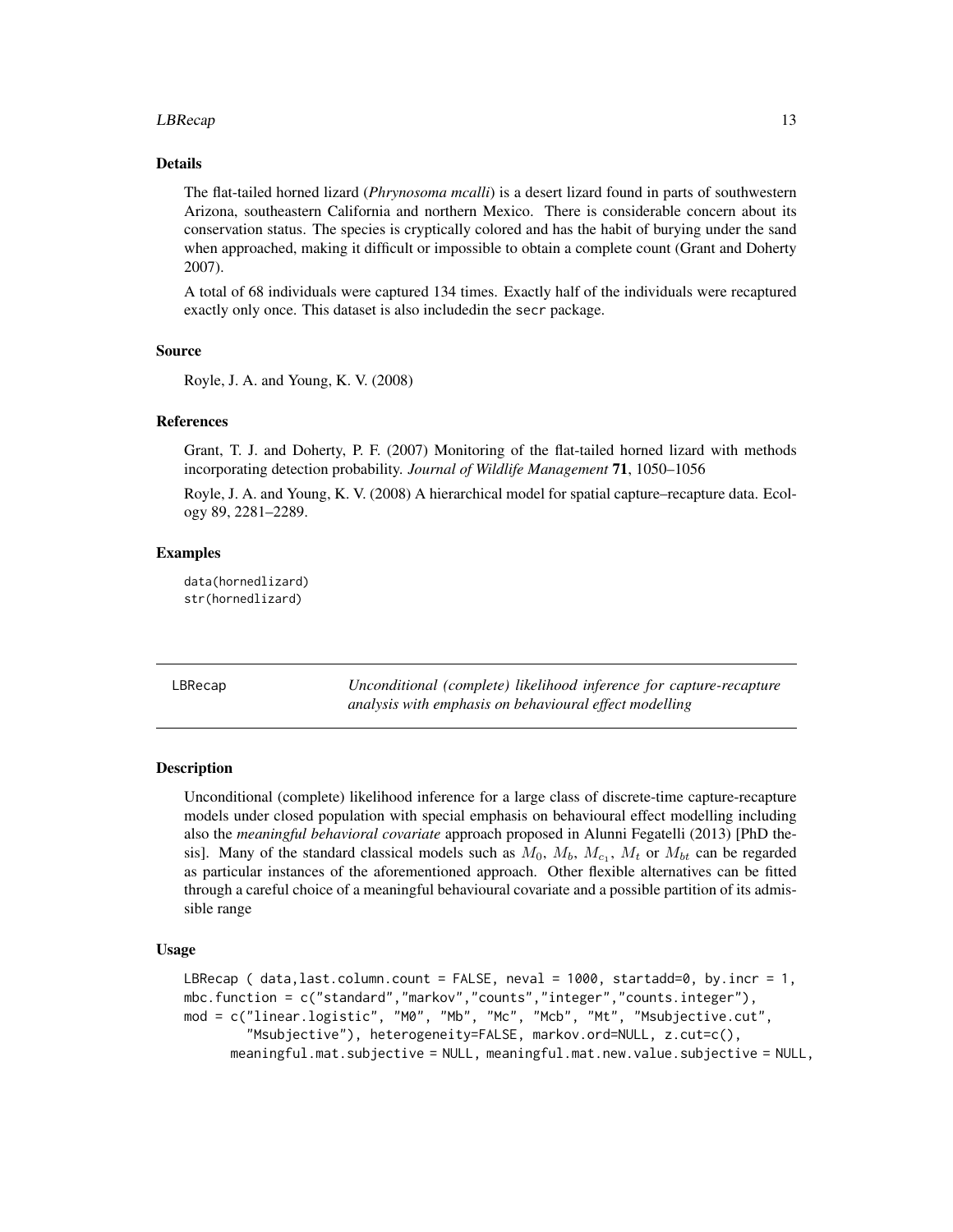```
td.cov = NULL, td.cov.formula ="", verbose = FALSE, graph = FALSE,
output = c( "base", "complete" ) )
```
#### Arguments

data can be one of the following:

- 1. an  $M$  by  $t$  binary matrix/data.frame. In this case the input is interpreted as a matrix whose rows contain individual capture histories for all M observed units
- 2. a matrix/data.frame with  $(t + 1)$  columns. The first t columns contain binary entries corresponding to capture occurrences, while the last column contains non negative integers corresponding to frequencies. This format is allowed only when last.column.count is set to TRUE
- 3. a *t*-dimensional array or table representing the counts of the  $2<sup>t</sup>$  contingency table of binary outcomes

 $M$  is the number of units captured at least once and  $t$  is the number of capture occasions.

last.column.count

a logical. In the default case last.column.count=FALSE each row of the input argument data represents the complete capture history for each observed unit. When last.column.count is set to TRUE in each row the first  $t$  entries represent one of the observed complete capture histories and the last entry in the last column is the number of observed units with that capture history

- neval a positive integer. neval is the number of values of the population size  $N$  where the posterior is evaluated starting from  $M$ . The default value is neval=1000.
- startadd a positive integer. The likelihood evaluation is started from  $M +$ startadd that is from a value  $N$  which is strictly greater than the number of observed units. This can be useful when the likelihood has to be evaluated in a large range of  $N$ values and a reduced grid is called for.
- by.incr a positive integer. by.incr represents the increment on the sequence of possible population sizes  $N$  where the posterior is evaluated. The default value is by. incr=1. The use of by. incr>1 is discouraged unless the range of  $N$  values of interest is very large
- mbc.function a character string with possible entries (see Alunni Fegatelli (2013) for further details)
	- 1. "standard" meaningful behavioural covariate in [0,1] obtained through the normalized binary representation of integers relying upon partial capture history
	- 2. "markov" slight modification of "standard" providing consistency with arbitrary Markov order models when used in conjunction with the options "Msubjective" and z.cut.
	- 3. "counts" covariate in [0,1] obtained by normalizing the integer corresponding to the sum of binary entries i.e. the number of previous captures
	- 4. "integer" un-normalized integer corresponding to the binary entries of the partial capture history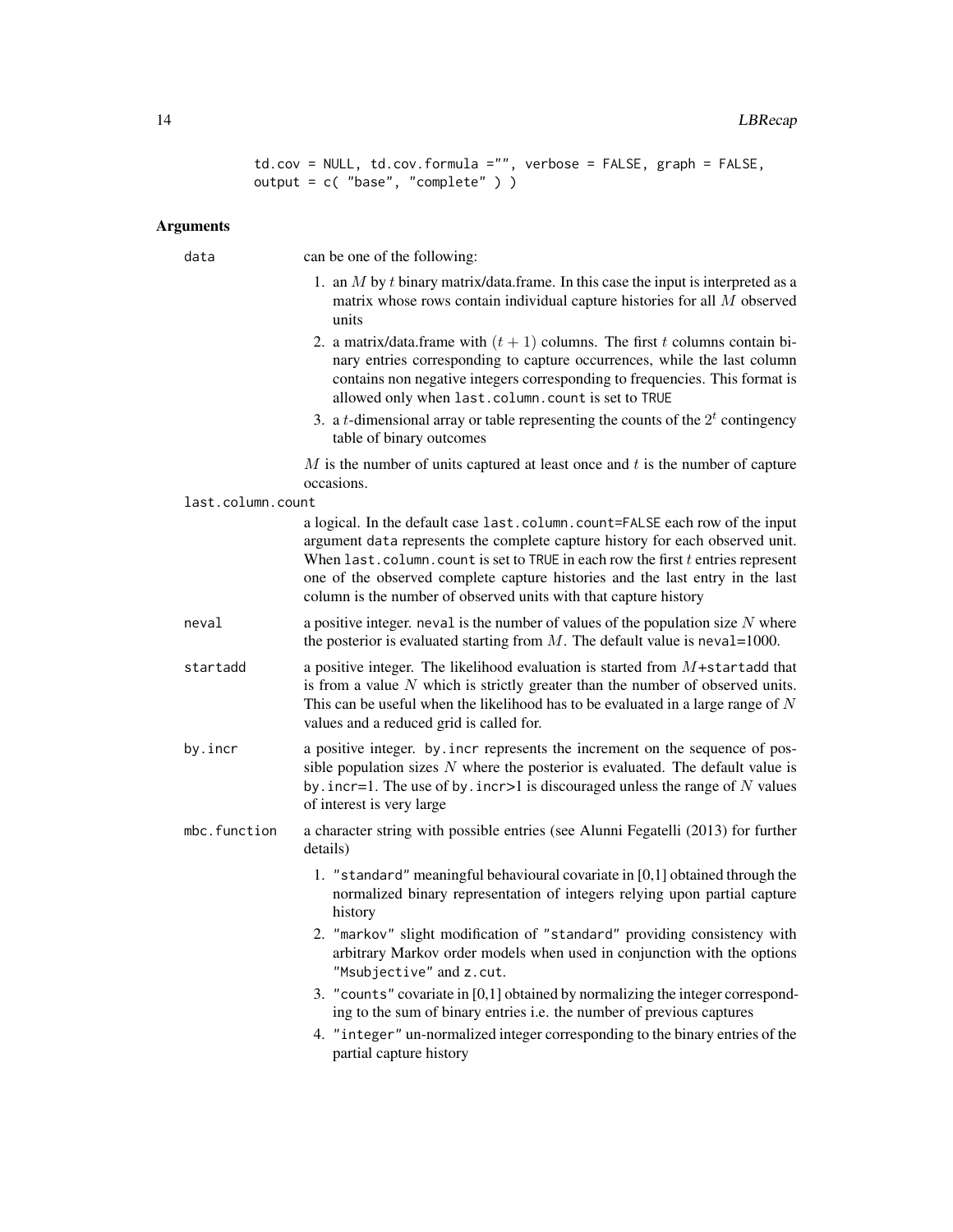5. "counts.integer" un-normalized covariate obtained as the sum of binary entries i.e. the number of previous captures

mod a character. mod represents the behavioural model considered for the analysis. mod="linear.logistic" is the model proposed in Alunni Fegatelli (2013) based on the meaningful behavioural covariate. mod="M0" is the most basic model where no effect is considered and all capture probabilities are the same. mod="Mb" is the classical behavioural model where the capture probability varies only once when first capture occurs. Hence it represents an *enduring* effect to capture. mod="Mc" is the *ephemeral* behavioural Markovian model originally introduced in Yang and Chao (2005) and subsequently extended in Farcomeni (2011) and reviewed in Alunni Fegatelli and Tardella (2012) where capture probability depends only on the capture status (captured or uncaptured) in the previous k=markov.ord occasions. mod="Mcb" is an extension of Yang and Chao's model (2005); it considers both *ephemeral* and *enduring* effect to capture. mod="Mt" is the standard temporal effect with no behavioural effect. mod="Msubjective.cut" is an alternative behavioural model obtained through a specific cut on the meaningful behavioural covariate interpreted as memory effect. mod="Msubjective" is a customizable (subjective) behavioural model within the linear logistic model framework requiring the specification of the two additional arguments: the first one is meaningful.mat.subjective and contains an M by t matrix of ad-hoc meaningful covariates depending on previous capture history; the second one is meaningful.mat.new.value.subjective and contains a vector of length t corresponding to meaningful covariates for a generic uncaptured unit. The default value for mod is "linear.logistic".

- heterogeneity a logical. If TRUE individual heterogeneity effect is considered in the model
- markov.ord a positive integer. markov.ord is the order of Markovian model  $M_c$  or  $M_{cb}$ . It is considered only if mod="Mc" or mod="Mcb".
- z.cut numeric vector. z.cut is a vector containing the cut point for the memory effect covariate. It is considered only if mod="Msubjective.cut"
- meaningful.mat.subjective

M x t matrix containing numerical covariates to be used for a customized logistic model approach

meaningful.mat.new.value.subjective

1 x t numerical vector corresponding to auxiliary covariate to be considered for unobserved unit

- td.cov data frame or matrix with  $k$  columns and  $t$  rows with each column corresponding to a time-dependent covariate to be used at each capture occasion for any captured/uncaptured unit
- td.cov.formula a character string to be used as additional component in the glm/glmer formula. Names of each column of td.cov are forced to be X1, X2, ..... See examples when covariates have to be considered as factors.
- verbose a logical. If TRUE the percentage of likelihood evaluation is printed out while running.
- graph a logical. If TRUE a plot with the likelihood evaluations is sent to the graphical device. This helps to verify the possible presence of an almost flat profile likelihood for N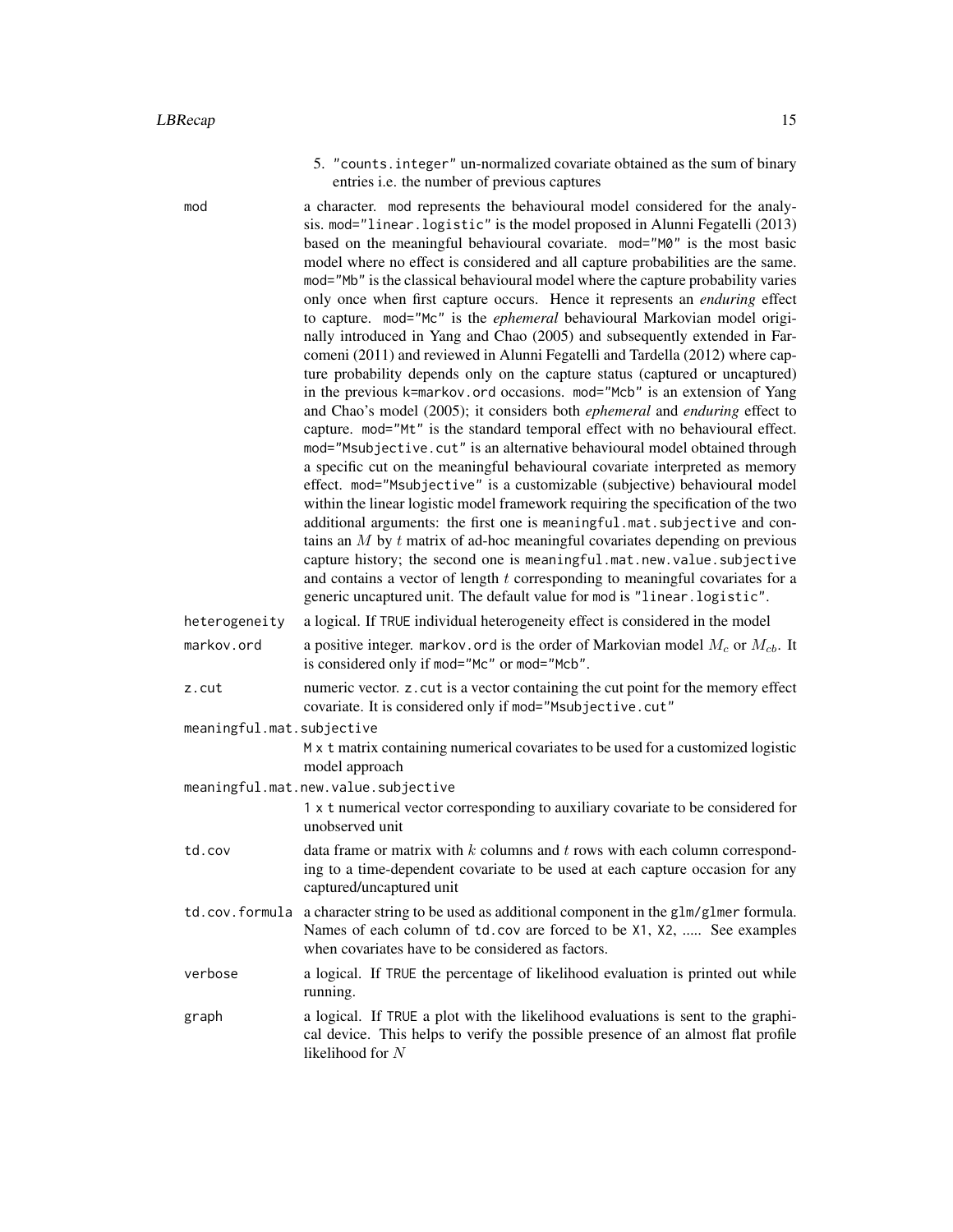<span id="page-15-0"></span>

| output | character. output select the kind of output from a very basic summary info on |
|--------|-------------------------------------------------------------------------------|
|        | the posterior output (point and interval estimates for the unknown N) to more |
|        | complete details including the estimates of the nuisance parameters and other |
|        | features of the fitted model                                                  |

# Details

The LBRecap procedure is computing intensive for high values of neval.

#### Value

(if output="complete") the function LBRecap returns a list of:

- 1. Modelmodel considered.
- 2. N.hatunconditional maximum likelihood estimate for N
- 3. CIinterval estimate for N
- 4. AICAkaike information criterion.
- 5. L.FailureLikelihood Failure condition
- 6. N.rangevalues of N considered.
- 7. log.likvalues of the log-likelihood distribution for each N considered
- 8. z.matrixmeaningful behavioural covariate matrix for the observed data
- 9. vec.cutcut point used to set up meaningful partitions the set of the partial capture histories according to the value of the value of the meaningful behavioural covariate.

# Author(s)

Danilo Alunni Fegatelli and Luca Tardella

# References

Alunni Fegatelli, D. and Tardella, L. (2016), Flexible behavioral capture–recapture modeling. Biometrics, 72(1):125-135. doi:10.1111/biom.12417

Alunni Fegatelli D. (2013) New methods for capture-recapture modelling with behavioural response and individual heterogeneity. http://hdl.handle.net/11573/918752

Alunni Fegatelli, D. and Tardella, L. (2012) Improved inference on capture recapture models with behavioural effects. Statistical Methods & Applications Applications Volume 22, Issue 1, pp 45-66 10.1007/s10260-012-0221-4

Farcomeni A. (2011) Recapture models under equality constraints for the conditional capture probabilities. Biometrika 98(1):237–242

#### See Also

[LBRecap.custom.part](#page-18-1), [LBRecap.all](#page-16-1), [BBRecap](#page-1-1)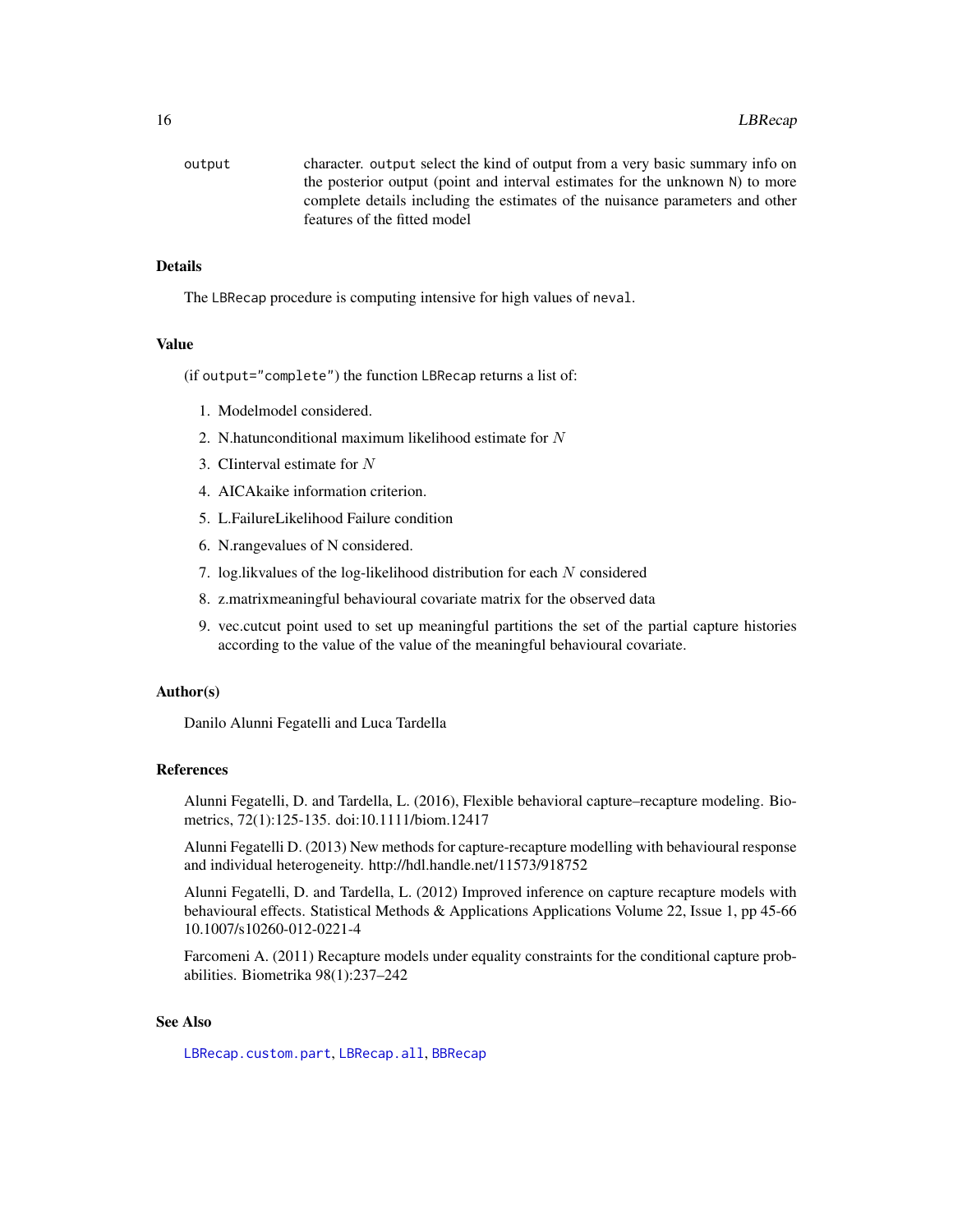# <span id="page-16-0"></span>LBRecap.all 17

# Examples

```
data(greatcopper)
mod.Mb=LBRecap(greatcopper,mod="Mb")
str(mod.Mb)
```
<span id="page-16-1"></span>LBRecap.all *Standard behavioural and time effect models via unconditional (complete) likelihood approach*

# Description

Comparative point and interval estimates for the population size  $N$  obtained fitting many alternative behavioural and time effect capture-recapture models. AIC index is reported for each alternative model.

# Usage

```
LBRecap.all(data, last.column.count=FALSE, neval=1000, by.incr=1,
   which.mod=c("all","standard"), sort=c("default","AIC"))
```
# Arguments

| data              | can be one of the following:                                                                                                                                                                                                                                                                                                                                                           |
|-------------------|----------------------------------------------------------------------------------------------------------------------------------------------------------------------------------------------------------------------------------------------------------------------------------------------------------------------------------------------------------------------------------------|
|                   | 1. an $M$ by $t$ binary matrix/data.frame                                                                                                                                                                                                                                                                                                                                              |
|                   | 2. a matrix/data.frame with $(t + 1)$ columns according to the value of<br>last.column.count                                                                                                                                                                                                                                                                                           |
|                   | 3. a <i>t</i> -dimensional array or table representing the counts of the $2t$ contingency<br>table of binary outcomes $M$ is the number of units captured at least once<br>and $t$ is the number of capture occasions.                                                                                                                                                                 |
| last.column.count |                                                                                                                                                                                                                                                                                                                                                                                        |
|                   | a logical. In the default case last.column.count=FALSE each row of data<br>represents the complete capture history for each observed unit. When code-<br>last.column.count=TRUE in each row the first $t$ entries represent one of the pos-<br>sible observed complete capture histories and the last entry (last column) is the<br>number of observed units with that capture history |
| neval             | a positive integer. neval is the number of alternative values of the population<br>size N where the likelihood is evaluated and then maximized. They run from the<br>minimum value M and they are increased by by . incr (see below the description<br>of the by incr argument). The default value is neval=1000.                                                                      |
| by.incr           | a positive integer. by incr represents the increment on the sequence of evalu-<br>ated values for N. The default value is by . incr=1.                                                                                                                                                                                                                                                 |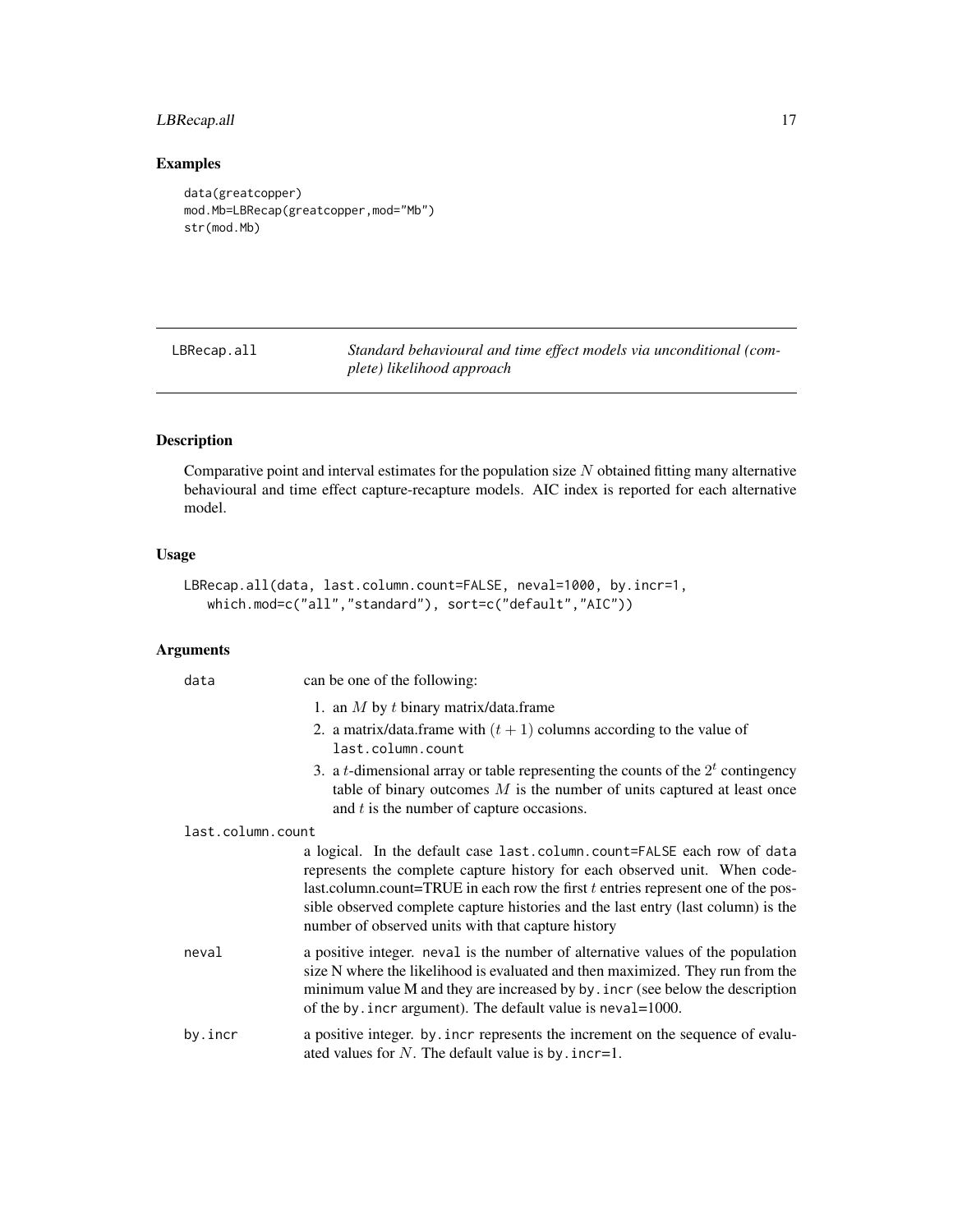<span id="page-17-0"></span>

| which.mod | a character, which mod selects which models are fitted and compared. In the<br>default setting which mode "all" all alternative models are fitted including new<br>behavioural models based on alternative meaningful covariates (see Details).<br>When which, mod="standard" the function only fits classical behavioural mod-<br>els with either enduring effects as in $M_b$ , $M_{c_1b}$ , $M_{c_2b}$ or ephemeral effects as in |
|-----------|--------------------------------------------------------------------------------------------------------------------------------------------------------------------------------------------------------------------------------------------------------------------------------------------------------------------------------------------------------------------------------------------------------------------------------------|
|           | purely Markovian $M_{c_1}$ and $M_{c_2}$                                                                                                                                                                                                                                                                                                                                                                                             |
| sort      | character, sort selects the order of models.                                                                                                                                                                                                                                                                                                                                                                                         |

# Details

The available models are:  $M_0$ ,  $M_b$ ,  $M_t$ ,  $M_{c_1}$ ,  $M_{c_1}$ ,  $M_{c_2}$ ,  $M_{c_2}$ ,  $M_{mc}$ ,  $M_{mc_{int}}$ ,  $M_{mc_{count}}$  and  $M_{mc_{count-int}}$ . This function LBRecap.all can be computing intensive for high values of neval.

# Value

A data. frame with one row corresponding to each model and the following columns:

model: model considered

npar: number of parameters

AIC: Akaike's information criterion

Nhat: estimate of population size

Ninf: lower 95% confidence limit

Nsup: upper 95% confidence limit

#### Author(s)

Danilo Alunni Fegatelli and Luca Tardella

# References

Alunni Fegatelli, D. and Tardella, L. (2016), Flexible behavioral capture–recapture modeling. Biometrics, 72(1):125-135. doi:10.1111/biom.12417

Alunni Fegatelli D. (2013) New methods for capture-recapture modelling with behavioural response and individual heterogeneity. http://hdl.handle.net/11573/918752

Alunni Fegatelli D., Tardella L. (2012) Improved inference on capture recapture models with behavioural effects. Statistical Methods & Applications Applications Volume 22, Issue 1, pp 45-66 10.1007/s10260-012-0221-4

Farcomeni A. (2011) Recapture models under equality constraints for the conditional capture probabilities. Biometrika 98(1):237–242

Otis D. L., Burnham K. P., White G. C, Anderson D. R. (1978) Statistical Inference From Capture Data on Closed Animal Populations, Wildlife Monographs.

Yang H.C., Chao A. (2005) Modeling animals behavioral response by Markov chain models for capture-recapture experiments, Biometrics 61(4), 1010-1017

# See Also

[LBRecap](#page-12-1), [BBRecap.all](#page-5-1)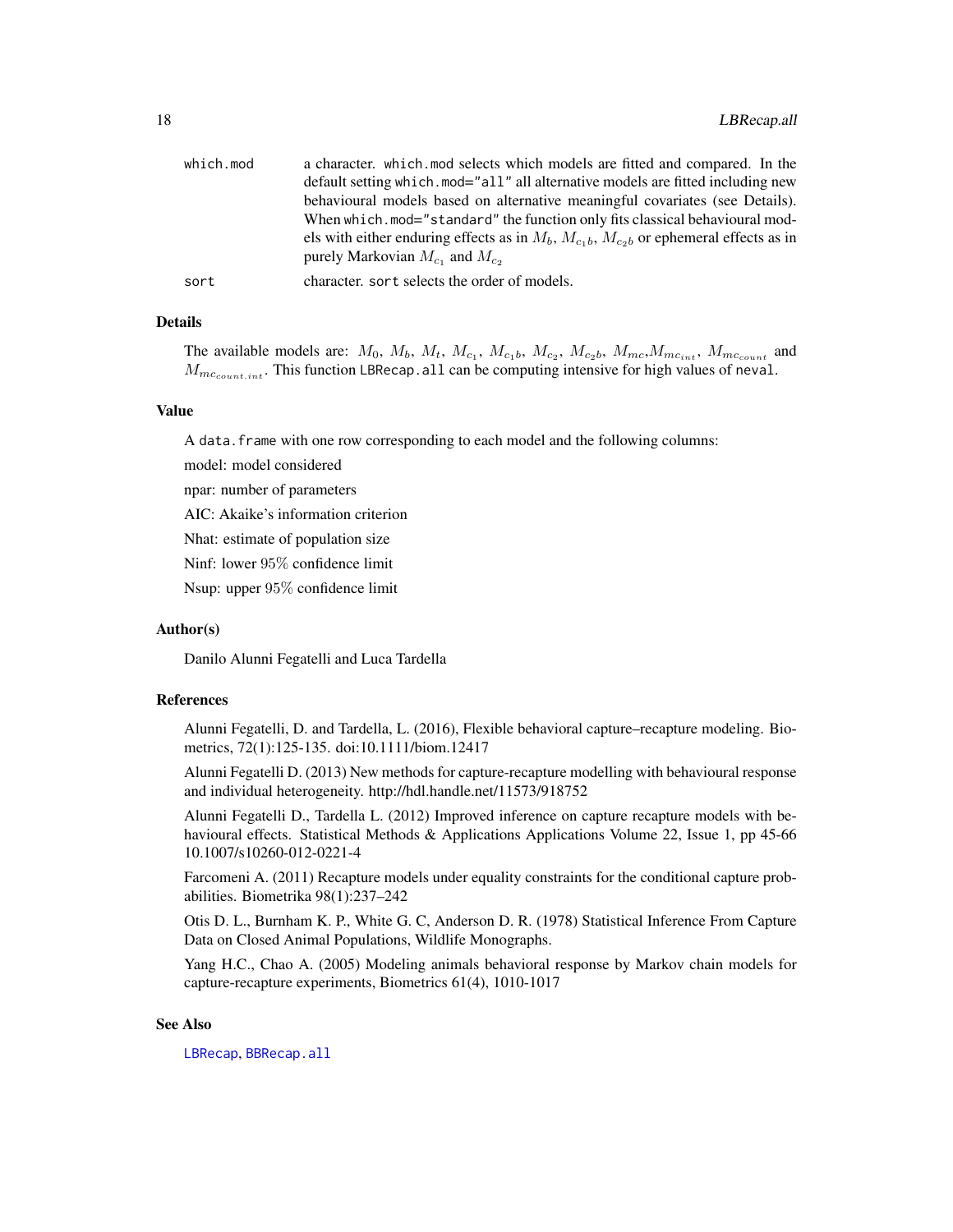# <span id="page-18-0"></span>LBRecap.custom.part 19

# Examples

```
## Not run:
data(greatcopper)
LBRecap.all(greatcopper)
```
## End(Not run)

<span id="page-18-1"></span>LBRecap.custom.part *Unconditional likelihood inference for behavioural effect models based on an ad-hoc partition of the set of all partial capture histories*

# Description

Unconditional likelihood inference for a general model framework based on the capture probabilities conditioned on each possible partial capture history. As suggested in Alunni Fegatelli and Tardella (2012) the conditional approach originally proposed in Farcomeni (2011) [saturated reparameterization] is reviewed in terms of partitions into equivalence classes of conditional probabilities. In this function the user can directly provide the model as a partition.

# Usage

```
LBRecap.custom.part (data,last.column.count=FALSE, partition, neval = 1000,
  by.incr = 1, output = c("base", "complete")
```
# Arguments

| data              | can be one of the following:                                                                                                                                                                                                                                                                                                                                                           |
|-------------------|----------------------------------------------------------------------------------------------------------------------------------------------------------------------------------------------------------------------------------------------------------------------------------------------------------------------------------------------------------------------------------------|
|                   | 1. an $M$ by $t$ binary matrix/data.frame                                                                                                                                                                                                                                                                                                                                              |
|                   | 2. a matrix/data.frame with $(t + 1)$ columns according to the value of<br>last.column.count                                                                                                                                                                                                                                                                                           |
|                   | 3. a <i>t</i> -dimensional array or table representing the counts of the $2t$ contingency<br>table of binary outcomes $M$ is the number of units captured at least once<br>and $t$ is the number of capture occasions.                                                                                                                                                                 |
| last.column.count |                                                                                                                                                                                                                                                                                                                                                                                        |
|                   | a logical. In the default case last.column.count=FALSE each row of data<br>represents the complete capture history for each observed unit. When code-<br>last.column.count=TRUE in each row the first $t$ entries represent one of the pos-<br>sible observed complete capture histories and the last entry (last column) is the<br>number of observed units with that capture history |
| partition         | list. partition represents a partition of the set of all partial capture histories.                                                                                                                                                                                                                                                                                                    |
| neval             | a positive integer. neval is the number of values evaluated for the population<br>size N. The default value is neval=1000.                                                                                                                                                                                                                                                             |
| by.incr           | a positive integer. by incr represents the increment on the sequence of evalu-<br>ated values for $N$ . The default value is by . incr=1.                                                                                                                                                                                                                                              |
| output            | character. output select the kind of output from a very basic summary info on<br>the posterior output (point and interval estimates for the unknown N) to more<br>complete details.                                                                                                                                                                                                    |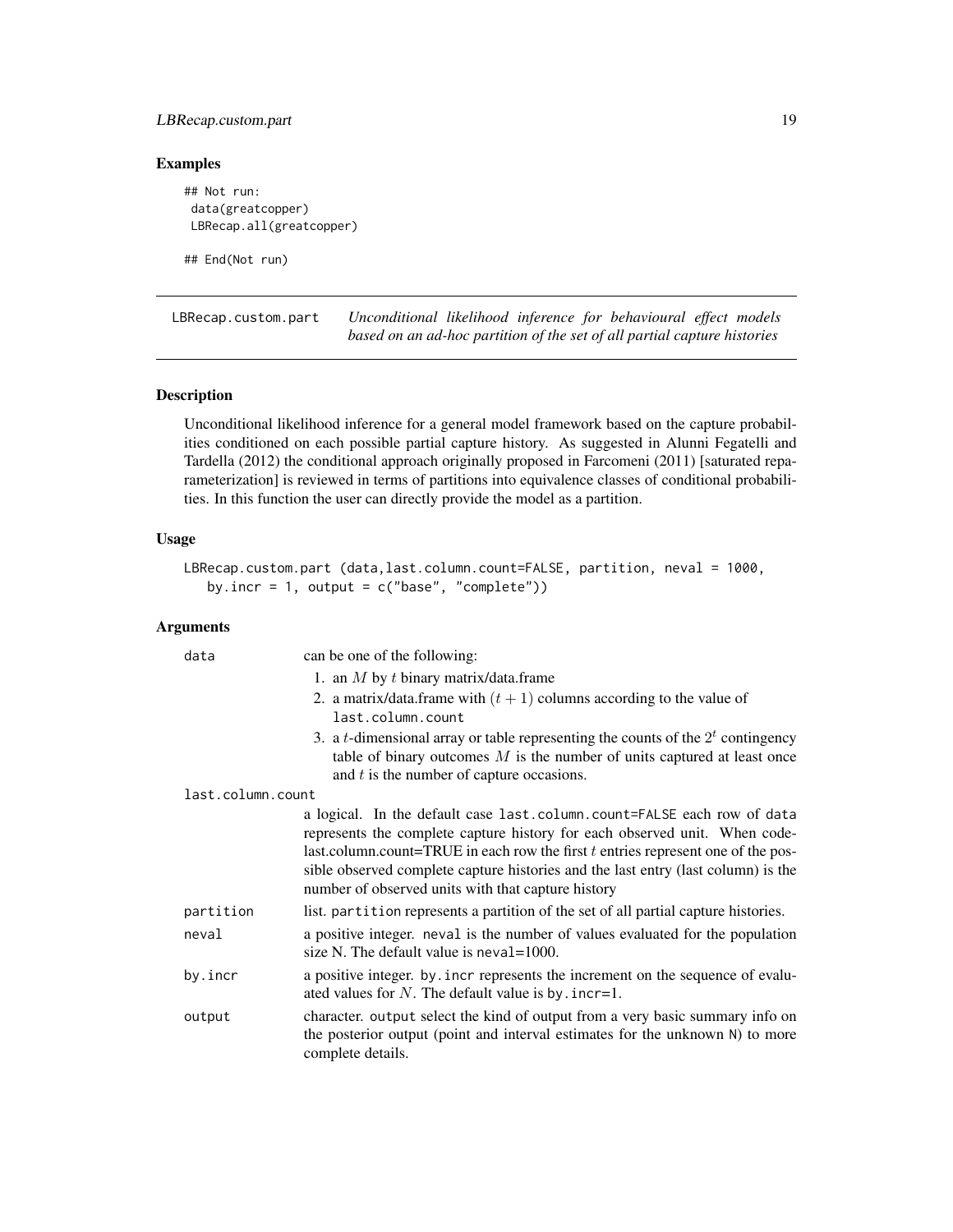# <span id="page-19-0"></span>Details

The unconditional likelihood is evaluated by means of  $glm/glm$ er for each value of the N parameter and it is then maximized.

# Value

(if output="complete") the function LBRecap returns a list of:

- 1. N.hatunconditional maximum likelihood estimate for  $N$
- 2. CIinterval estimate for N
- 3. pH.hatpoint estimate of nuisance parameters (conditional probabilities)
- 4. AICAkaike information criterion.
- 5. L.FailureLikelihood Failure condition
- 6. N.rangesequence of N values considered
- 7. log.likvalues of the log-likelihood distribution for each N considered
- 8. partitionslist of subsets of partial capture histories corresponding to equivalence classes

#### Author(s)

Danilo Alunni Fegatelli and Luca Tardella

# References

Alunni Fegatelli, D. and Tardella, L. (2016), Flexible behavioral capture–recapture modeling. Biometrics, 72(1):125-135. doi:10.1111/biom.12417

Alunni Fegatelli, D. and Tardella, L. (2012) Improved inference on capture recapture models with behavioural effects. Statistical Methods & Applications Applications Volume 22, Issue 1, pp 45-66 10.1007/s10260-012-0221-4

Farcomeni A. (2011) Recapture models under equality constraints for the conditional capture probabilities. Biometrika 98(1):237–242

# See Also

[partition.ch](#page-22-1), [BBRecap.custom.part](#page-8-1), [LBRecap](#page-12-1)

# Examples

```
data(greatcopper)
partition.Mc1=partition.ch(quant.binary,t=ncol(greatcopper),breaks=c(0,0.5,1))
mod.Mc1=LBRecap.custom.part(greatcopper,partition=partition.Mc1)
str(mod.Mc1)
```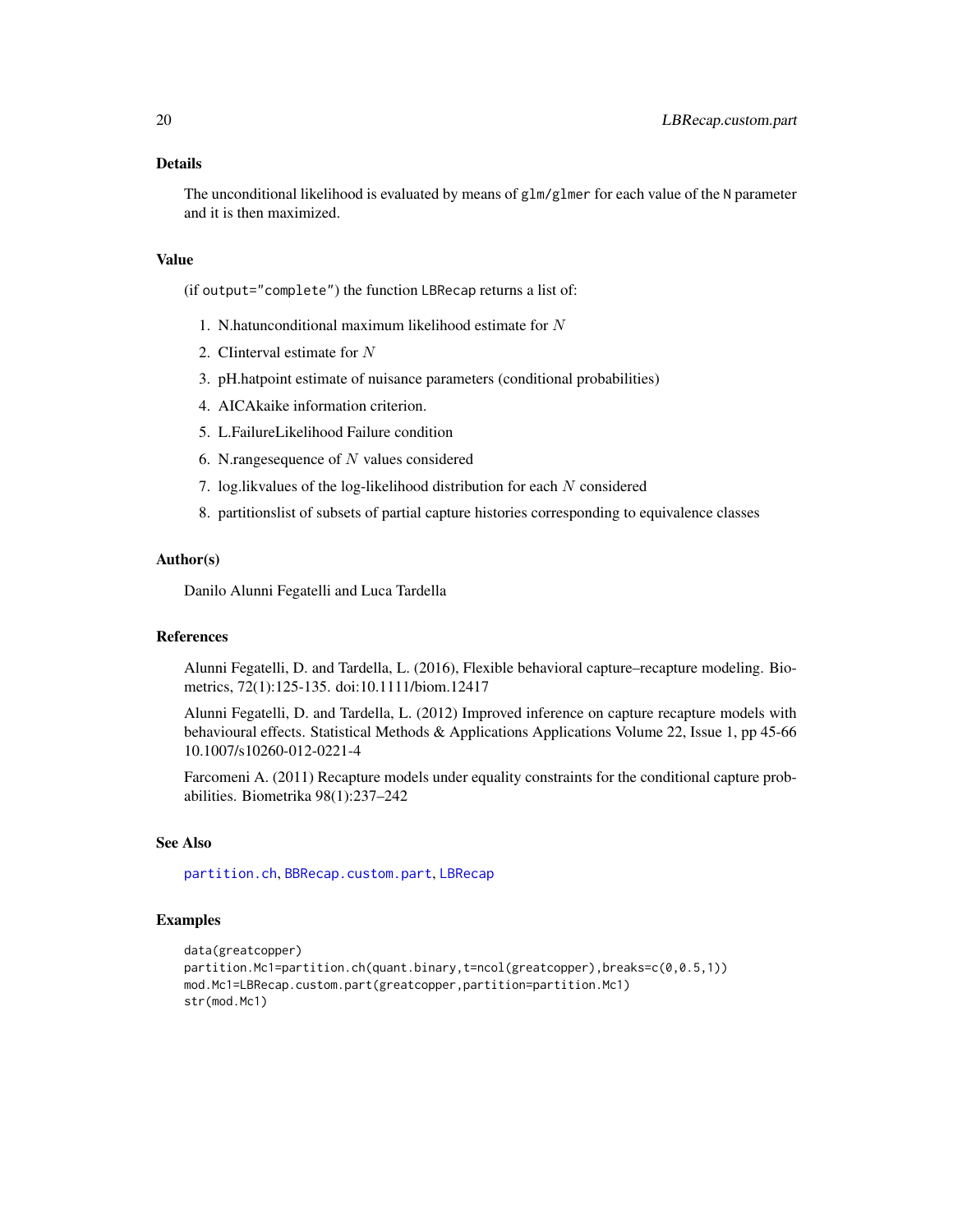<span id="page-20-0"></span>list.historylabels *List all the observable partial capture histories*

#### Description

This function returns a list of all the observable partial capture histories which can be recorded in a discrete-time capture-recapture setting with  $t$  consecutive trapping occasions. The observable partial capture histories are  $2^t - 1$ 

# Usage

list.historylabels(t,t.max=15)

# Arguments

|       | a positive integer representing the total number of trapping occasions                              |
|-------|-----------------------------------------------------------------------------------------------------|
| t.max | a positive integer representing upper bound on the total number of trapping oc-<br>casions allowed. |

# Details

For obvious computing/memory reasons t is not allowed to be arbitrarily large. With  $t$  . max=15 there are 32767 possible partial capture histories. If  $\text{t>t}$ . max the function stops with an error message.

# Value

A list of all the observable partial capture histories which can be recorded in a discrete-time capturerecapture setting with t consecutive trapping occasions. If  $\tau$ t.max the function stops with an error message.

# Author(s)

Danilo Alunni Fegatelli and Luca Tardella

#### See Also

[partition.ch](#page-22-1)

# Examples

list.historylabels(t=4)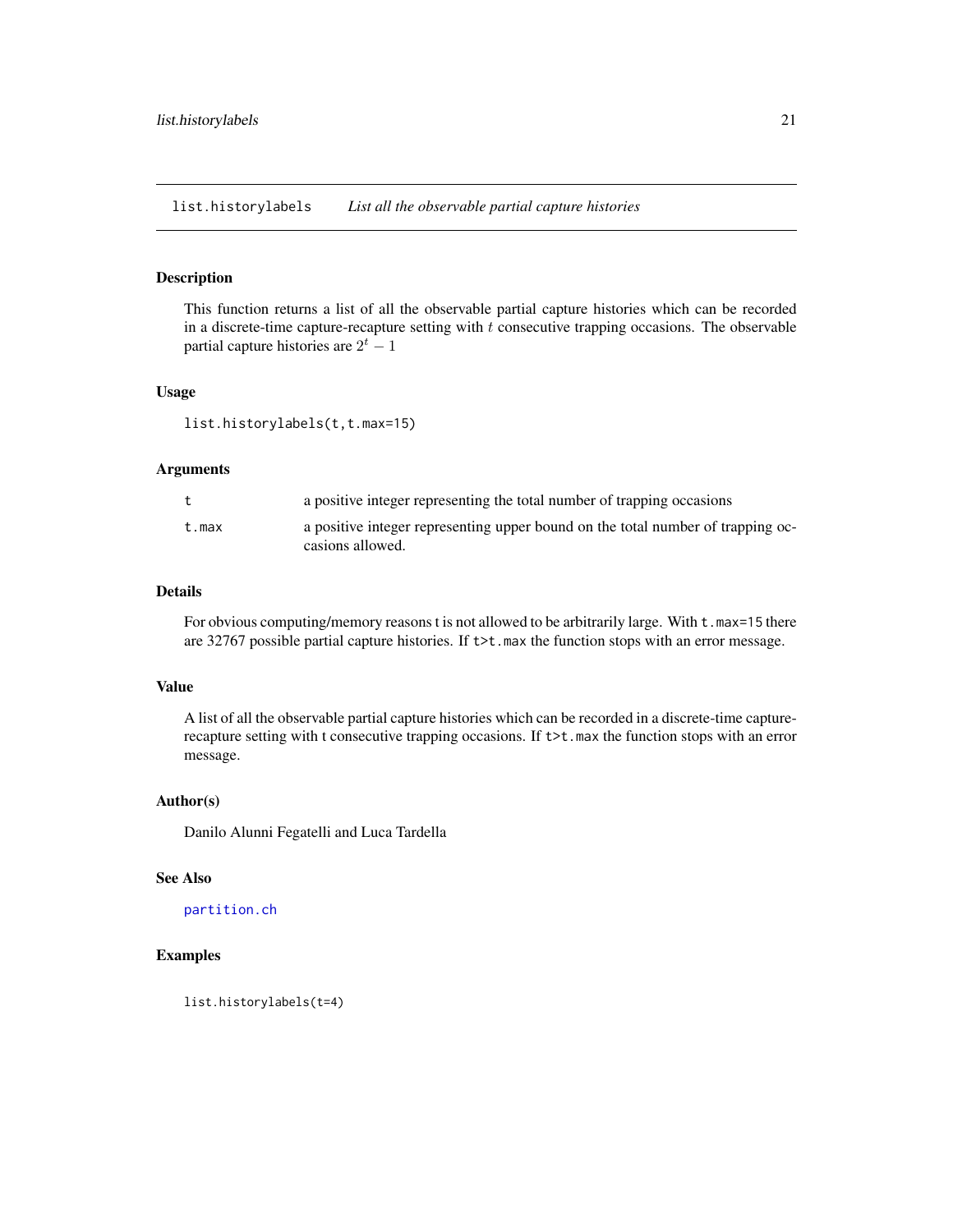<span id="page-21-0"></span>

#### Description

Giant day gecko's capture history data observed in Masoala rainforest exhibit, Zurich Zoo. This datatset was first ussed in Wanger T.C. et al. (2009).

#### Usage

data(lizard)

# Format

A matrix with 68 rows (observed units) and 30 columns (capture occasions)

# Details

The giant day gecko (Phelsuma madagascariensis grandis) is a tropical reptile naturally occurring in the northern part of Madagascar. Data represent an extensive capture-recapture experiment at the Masoala rainforest exhibit, Zurich Zoo. The researchers used the individual color patterns of this gecko species for photo recognition. Due to the high number of sampling sessions, this study is based on an unusually good dataset. Moreover, it is a captive population and, therefore, we can be sure that the closed population assumption is valid. However, the dataset is comparable to natural conditions because of the dimensions of the Masoala rainforest exhibit; it is currently the second largest tropical exhibit in the world. Additional variation in the dataset results from timedependent variation in recapture rates (obvious dependence of gecko activity on daily weather) and the photographic capture method (it is harder to spot and photograph juvenile compared to adult geckos).

# Source

Wanger T.C. et al. (2009)

#### References

Wanger T.C. et al. (2009) How to monitor elusive lizards: comparison of capture-recapture methods on giant day geckos (Gekkonidae, Phelsuma madagascariensis grandis) in the Masoala rainforest exhibit, Zurich Zoo. Ecological Research 24(2):345–353.

# Examples

data(lizard) str(lizard)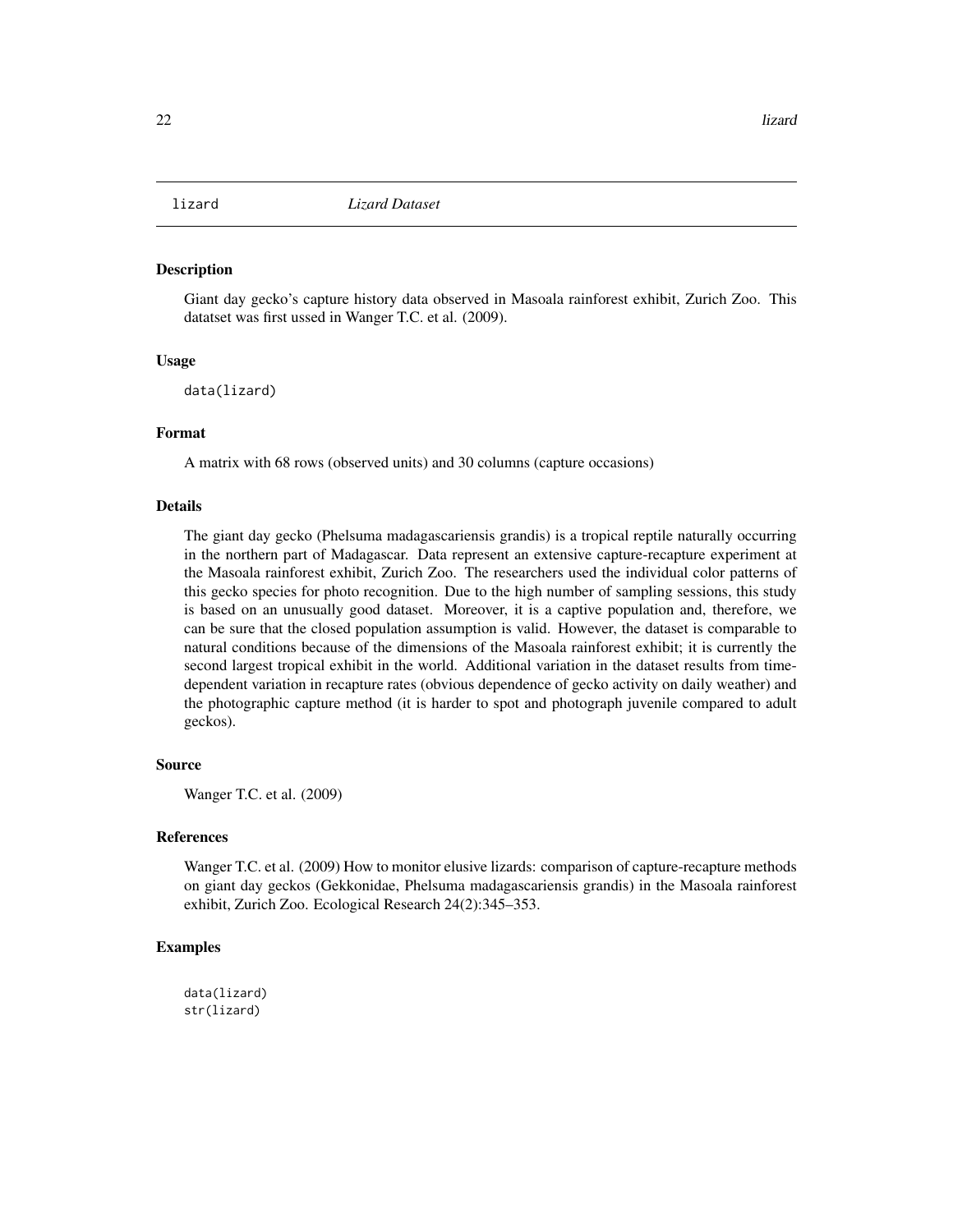# <span id="page-22-0"></span>Description

The mouse (Microtus pennsylvanicus) data were first discussed in Nichols, Pollock and Hines (1984). The original live-trapping experiment was conducted monthly from June to December, 1980. During each month, the capture-recapture procedure was repeated for 5 consecutive days. The detailed data are given in Williams, Nichols and Conroy (2002, pp. 525-528). We use the data collected in June. A total of 104 distinct mice were caught in the experiment.

#### Usage

data(mouse)

# Format

A matrix with 104 rows (observed animals) and 5 columns (capture occasions)

# Source

J. D. Nichols, K. H. Pollock and J. E. Hines, The Use of a Robust Capture-Recapture Design in Small Mammal Population Studies: A Field Example with Microtus Pennsylvanicus, Acta Theriologica, vol. 29. 30:357-365, 1984

# References

J. D. Nichols, K. H. Pollock and J. E. Hines, The Use of a Robust Capture-Recapture Design in Small Mammal Population Studies: A Field Example with Microtus Pennsylvanicus, Acta Theriologica, vol. 29. 30:357-365, 1984

#### Examples

data(mouse) str(mouse)

<span id="page-22-1"></span>partition.ch *Partition of partial capture histories according to equivalence classes of numerical quantification corresponding to supplied intervals*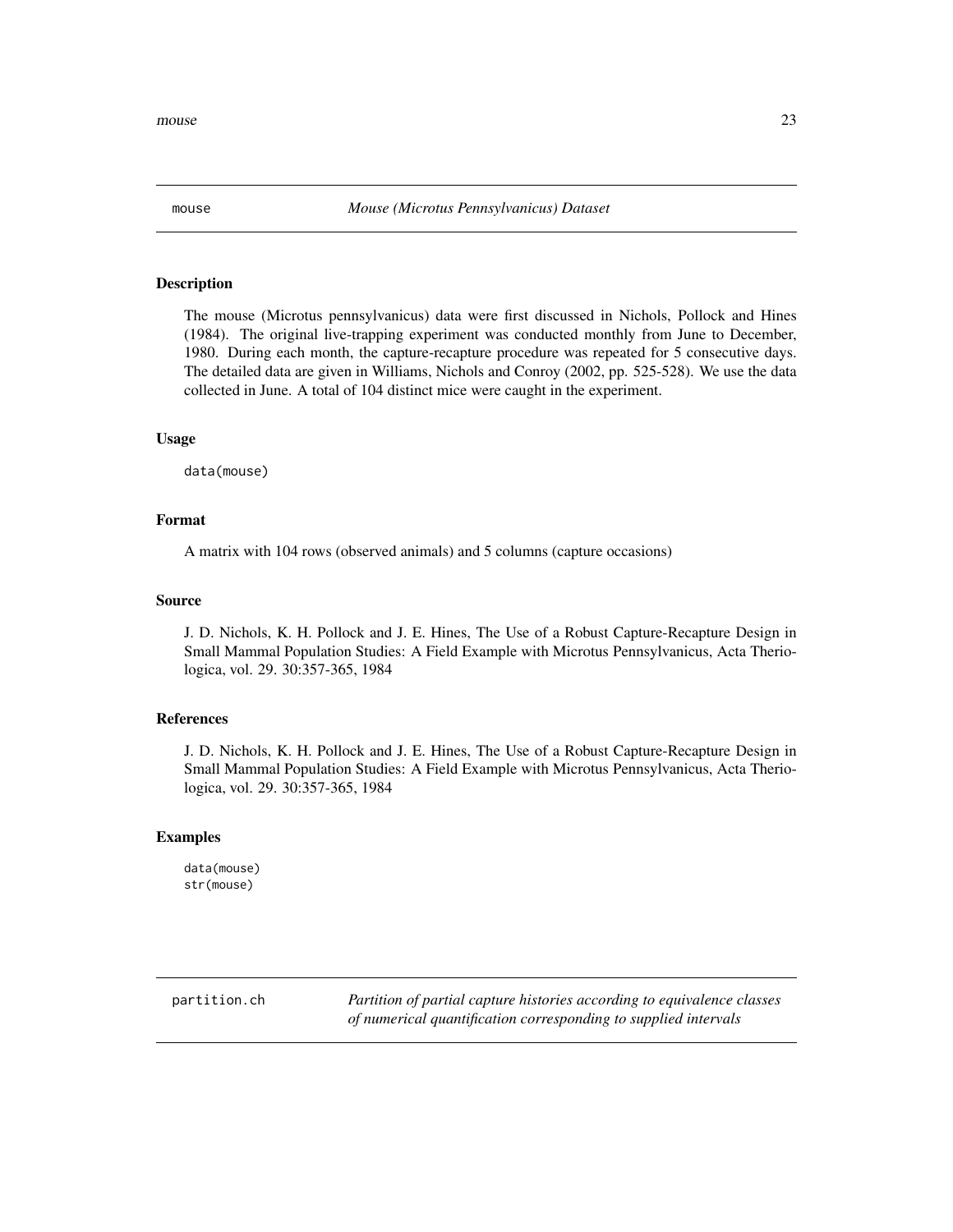# <span id="page-23-0"></span>Description

All the possible partial capture histories observable during a capture-recapture experiment with  $t$ sampling occasions can be partitioned according to numerical values corresponding to some meaningful covariate (quantification of binary sequences corresponding to partial capture histories). Each subset of the partition corresponds to all partial capture histories which returns numerical values of the quantification within one of the intervals represented by two consecutive values in the optional argument vector breaks.

#### Usage

```
partition.ch(quantify.ch.fun, t, breaks, include.lowest = T,
type = c("list", "index"), ...)
```
# Arguments

quantify.ch.fun

|        | a function which returns a numerical value for each possible partial capture his-<br>tory                                                                                        |
|--------|----------------------------------------------------------------------------------------------------------------------------------------------------------------------------------|
| t      | an integer. t is number of trapping occasions                                                                                                                                    |
| breaks | a vector of numerical values which are used as bounds for the interval of numer-<br>ical values corresponding to partial capture histories that belongs to the same<br>partition |
|        | include lowest a logical, indicating if an $x[i]$ equal to the lowest (or highest, when right =<br>FALSE) breaks value should be included                                        |
| type   | a character string. It can be either "list" or "index". See examples.                                                                                                            |
| \dots  | additional arguments to be passed to quantify.ch.fun                                                                                                                             |

# Details

It is useful in conjunction with LBRecap.custom.part. See examples.

# Value

If the argument type="list" a list is returned. If type="index" a numerical index corresponding to the numeric integer equivalent of the consecutive interval according to the convention used in objects of class factor

#### Author(s)

Danilo Alunni Fegatelli and Luca Tardella

# References

**REFERENCES** 

# See Also

[LBRecap.custom.part](#page-18-1), [BBRecap.custom.part](#page-8-1)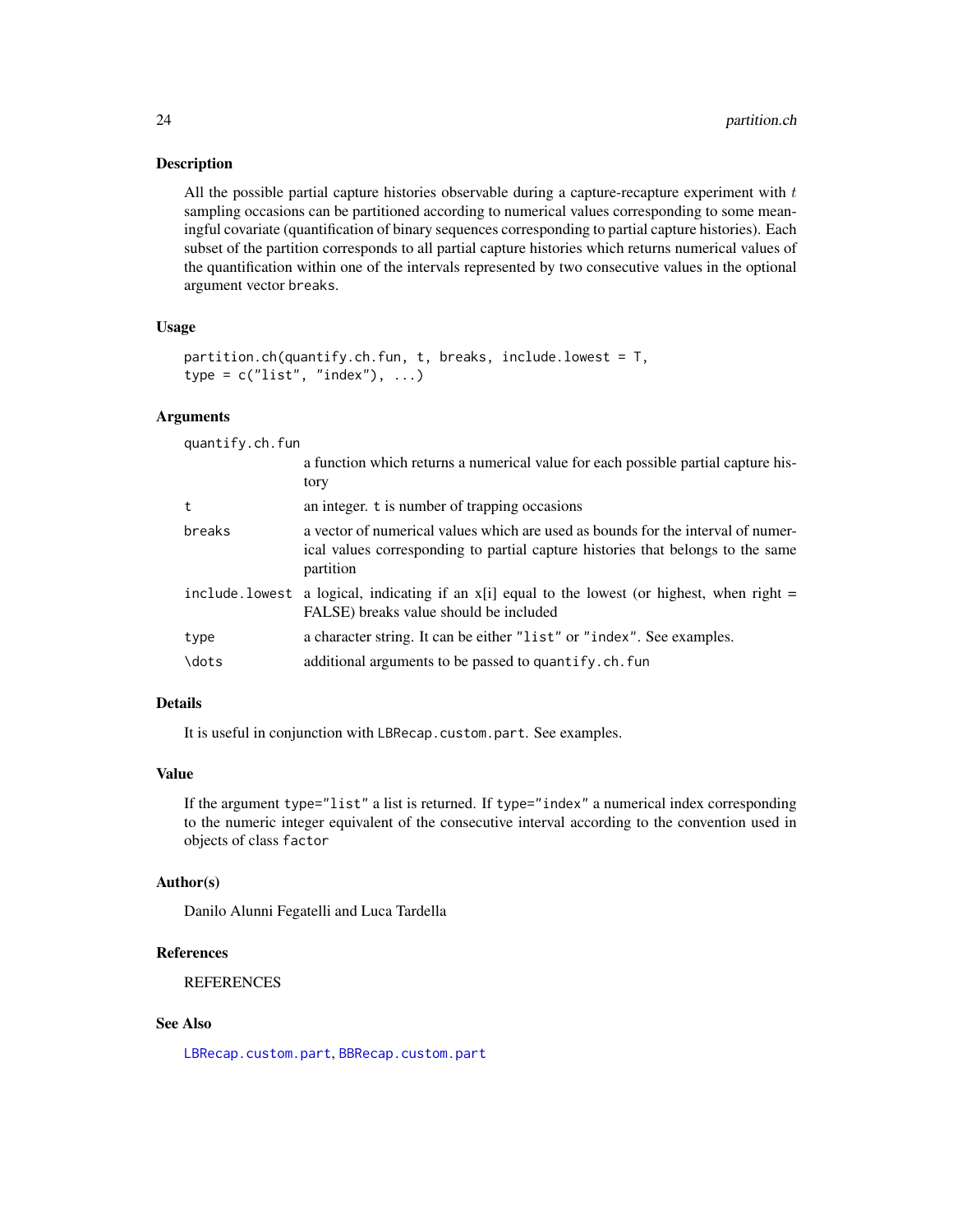### <span id="page-24-0"></span> $pch$  25

# Examples

```
data(mouse)
head(mouse)
t=ncol(mouse)
Mc1.partition=partition.ch(quantify.ch.fun=quant.binary,t=t,breaks=c(0,0.5,1))
Mc1.partition
mod.Mc1.cust=BBRecap.custom.part(mouse,partition=Mc1.partition)
mod.Mc1.cust
mod.Mc1.easy=BBRecap(mouse,mod="Mc",markov.ord=1,output="complete")
mod.Mc1.easy$N.hat.RMSE
mod.Mc1.easy$HPD.N
mod.Mc1.easy$log.marginal.likelihood
# the two functions give the same results!
```
pch *Partial Capture Histories from a Binary Data Matrix*

# Description

pch is used to obtain all the observed partial capture histories corresponding to an observed binary data matrix.

# Usage

```
pch(data.matrix)
```
# Arguments

data.matrix a binary data matrix

# Value

pch returns a matrix of mode "character" where each element represents the partial capture history associated to the respective element of the input binary data matrix.

# Author(s)

Danilo Alunni Fegatelli and Luca Tardella

# See Also

[BBRecap.custom.part](#page-8-1) and [LBRecap.custom.part](#page-18-1)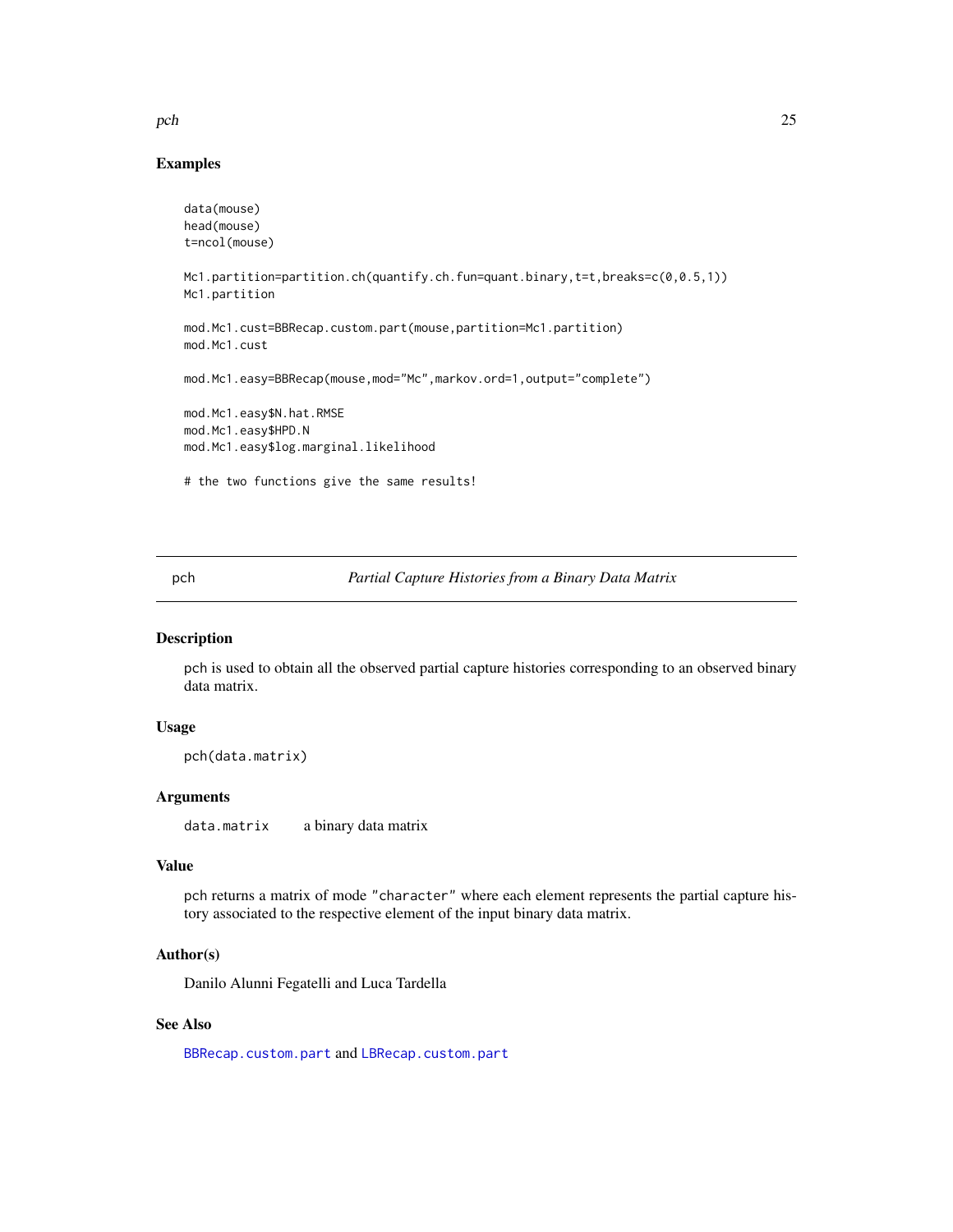$26$  quant

#### Examples

```
data(greatcopper) # load greatcopper data
pch(greatcopper)
```
quant *Quantification of binary capture histories*

# Description

The quant.binary family of functions allow to quantify binary capture histories (partial or complete) in terms of a meaningful quantity which can be interpreted as a possibly meaningful behavioral covariate (like memory persistence of previous capture history)

#### Usage

quant.binary.integer(x)

quant.binary(x)

quant.binary.markov(x, markov.ord)

quant.binary.counts(x)

quant.binary.counts.integer(x)

#### Arguments

| $\mathsf{x}$ | either a character string or a numeric vector exclusively made by binary entries<br>$0 \text{ or } 1$ .                                                                  |
|--------------|--------------------------------------------------------------------------------------------------------------------------------------------------------------------------|
| markov.ord   | a positive integer representing the order of the Markovian structure which one is<br>willing to reproduce with suitable partition of the unit interval and the quantifi- |
|              | cation of capture history standardized in the unit interval                                                                                                              |

# Details

For a more detailed description of instances of meaningful behavioral covariates see Alunni Fegatelli and Tardella (2012) and Alunni Fegatelli (2013)[PhD Thesis]

# Value

For quant.binary it returns a numeric value within the unit interval [0,1] and quant.binary.markov. For quant.binary.integer it returns an integer value.

<span id="page-25-0"></span>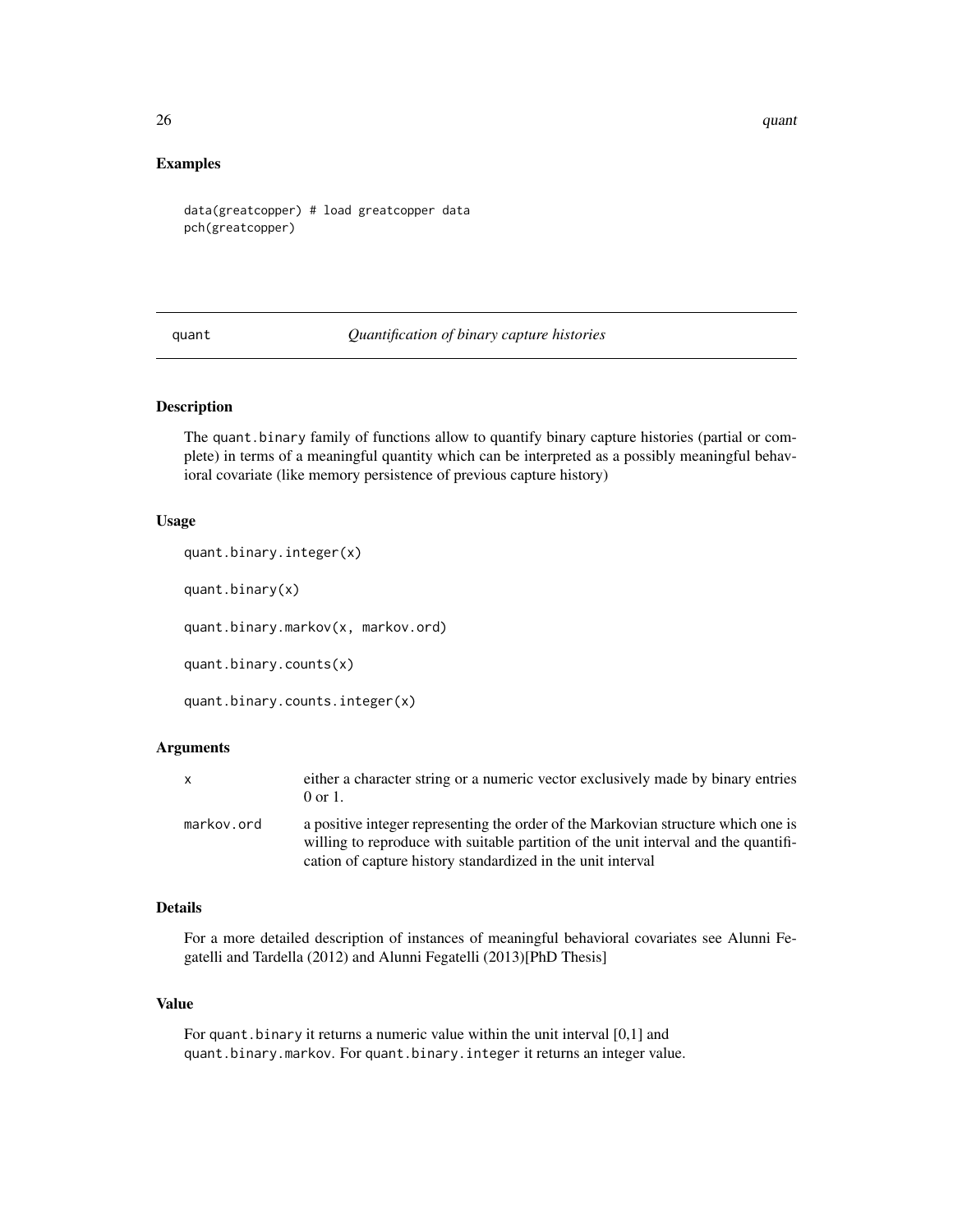#### <span id="page-26-0"></span>rissanen 27

# Examples

```
## Example of quantification with character input
```

```
capt.hist="0110"
quant.binary(capt.hist)
quant.binary.markov(capt.hist,markov.ord=2)
quant.binary.integer(capt.hist)
quant.binary.counts(capt.hist)
quant.binary.counts.integer(capt.hist)
## Example of quantification with numeric input
```

```
ch=c(0,1,1,0)
quant.binary(ch)
quant.binary.markov(ch,markov.ord=2)
quant.binary.integer(ch)
quant.binary.counts(ch)
quant.binary.counts.integer(ch)
```
rissanen *Rissanen's universal prior for integers*

# Description

It returns (up to normalizing constant) the mass assigned to each positive integer or a vector of integers by Rissanen's universal prior for positive integers

#### Usage

rissanen(n)

#### Arguments

n a vector of positive integers

# Details

Rissanen's universal prior on positive integers is one of the default options for eliciting a noninformative prior distribution on the unknown population size  $N$ . It is a proper prior with tails of the order between  $1/N$  and  $1/N^2$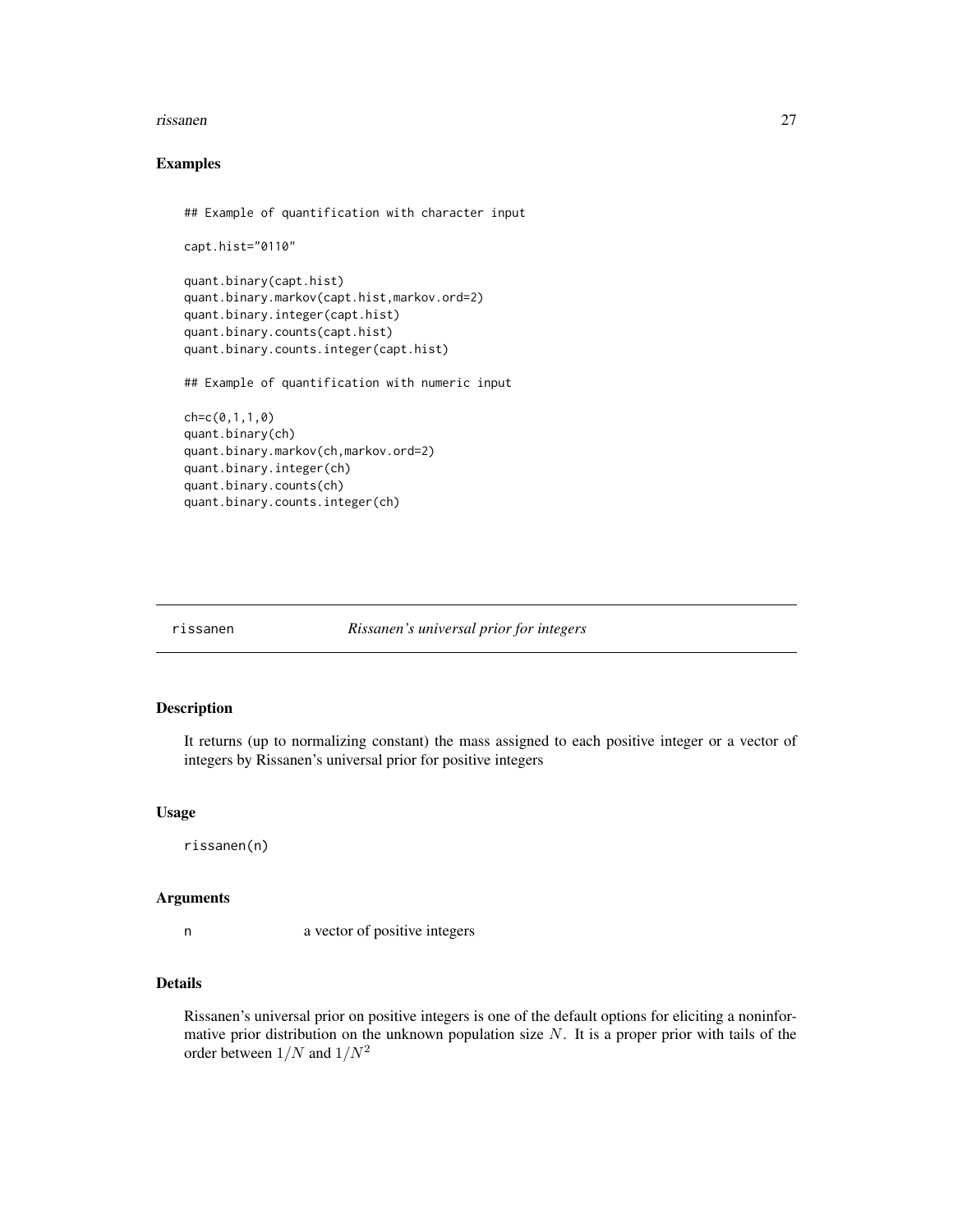The mass assigned to each positive integer in the input vector of integers n by Rissanen's universal prior for positive integers

$$
Q(n) = 2^{-\log^*(n)} \qquad n > 0
$$

where  $\log^*(x) = \log(x) + \log(\log(x)) + \log(\log(\log(x)))$ .... where the sum involves only the nonnegative terms. Notice that masses are not normalized hence they do not add to one, but to a finite positive real constant

$$
c=\sum_{n=1}^\infty Q(n)
$$

# Author(s)

Danilo Alunni Fegatelli and Luca Tardella

# References

Rissanen, J. (1983) A universal prior for integers and estimation by minimum description length. Ann. Statist. 11, no. 2, 416-431

# Examples

```
# Notice that masses are not normalized hence they do not add to one,
```
# but to a finite positive real constant c

rissanen(1:5)